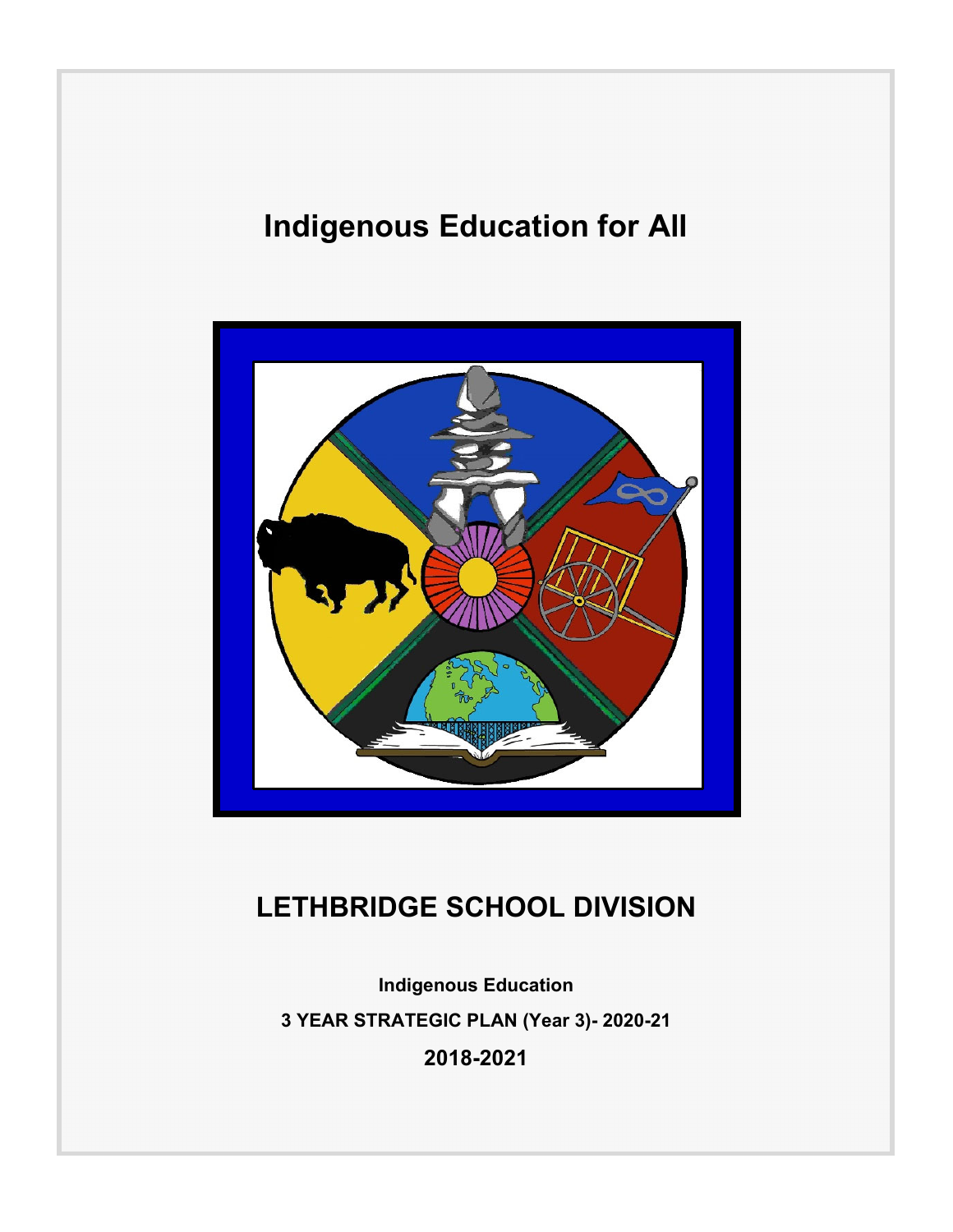### **Contents:**

| Appendix A: Lethbridge School Division Indigenous Education Vision and Mission14 |  |
|----------------------------------------------------------------------------------|--|
|                                                                                  |  |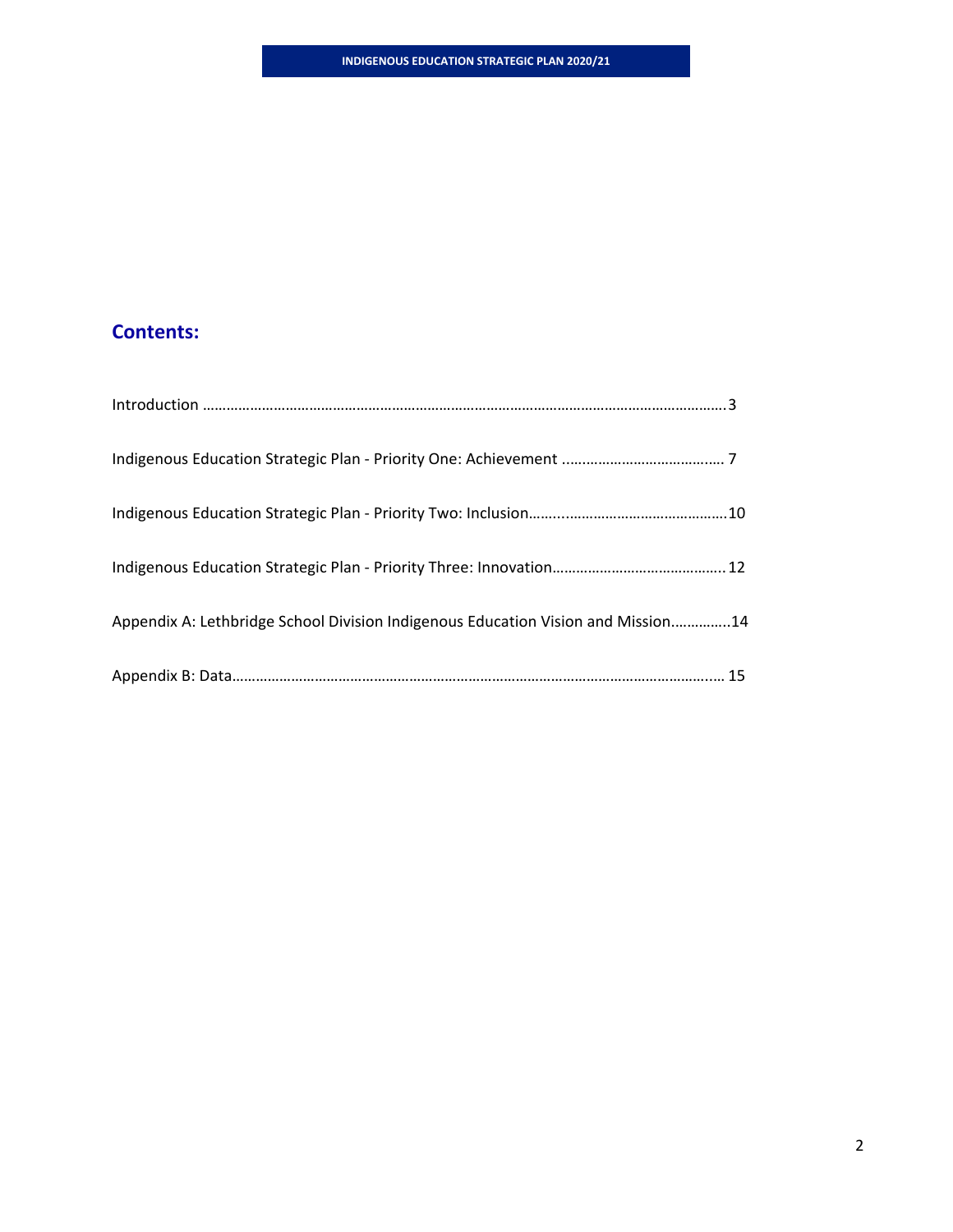### **Introduction**

We acknowledge that Lethbridge School Division is located within the traditional territory of the Blackfoot People. We have had the privilege of accessing local knowledge and wisdom to guide us through the development of this strategic plan, while keeping our lens focused on student learning. Lethbridge School Division recognizes the long‐standing challenges that Indigenous students have encountered in their educational journeys in public school systems and it is also recognized the important role education plays in facilitating authentic Indigenous learning for all (staff and students).

This plan focuses on outcomes that develop all our staff and students as learners who possess the skills and attributes necessary to achieve and be successful, as well as enhancing and building upon inclusive practices that honor and celebrate Indigenous Ways of Knowing.

### **Board Priorities and Data**

Lethbridge School Division Board Priorities and data, inform division planning, orchestrate, and influence actions. Preparing Indigenous students for their learning journeys now and into the future, carefully considers meeting their needs as learners as well as supporting their wellbeing in our schools. To mobilize a plan that impacts learning for Indigenous students, the environment in which our Indigenous students learn also must be supported. Staff, students, and community also need to be considered and thoughtfully integrated into planning, strategies, and measures.

This Strategic Plan serves as a guide that acknowledges systems and their complexities, while creating opportunities across the school division for staff and students to continue to learn and grow. This plan includes promising practices that build empathy, enhance Indigenous Ways of Knowing, support our Indigenous students and their learning and lastly provide meaningful learning opportunities for our staff to fulfill the demands in the classroom of the Teacher Quality Standard 5 (TQS5). Lethbridge School Division Board Priorities identify achievement, innovation, and inclusion as priorities for all learners and this structure has been aligned with Indigenous Education strategies, actions, practices, and measures.

### **Nature as a Guide for Our Work**

From an Indigenous perspective nature is viewed as an intelligent process, where cooperation and sharing with nature provides an illustration or model of how we as humans can learn. All Indigenous ties are connected to nature. From these fundamental beliefs, nature provides our education system with a starting point to access our personalized connection to Indigenous Ways of Knowing. Whether we are a teacher, a student or another staff member, nature is accessible as it is all around us. Nature is in everything we do and has many ties into curriculum.

Our connection to land presents a foundational teacher for all of us and entry point for Indigenous Education. When acknowledging personal paths of Truth and Reconciliation, barriers present due to a lack of understanding, fear of the unknown or connection. Nature provides an immediate connection for all of us regardless of our experiences and generates an ease that can break down barriers to a difficult process for some.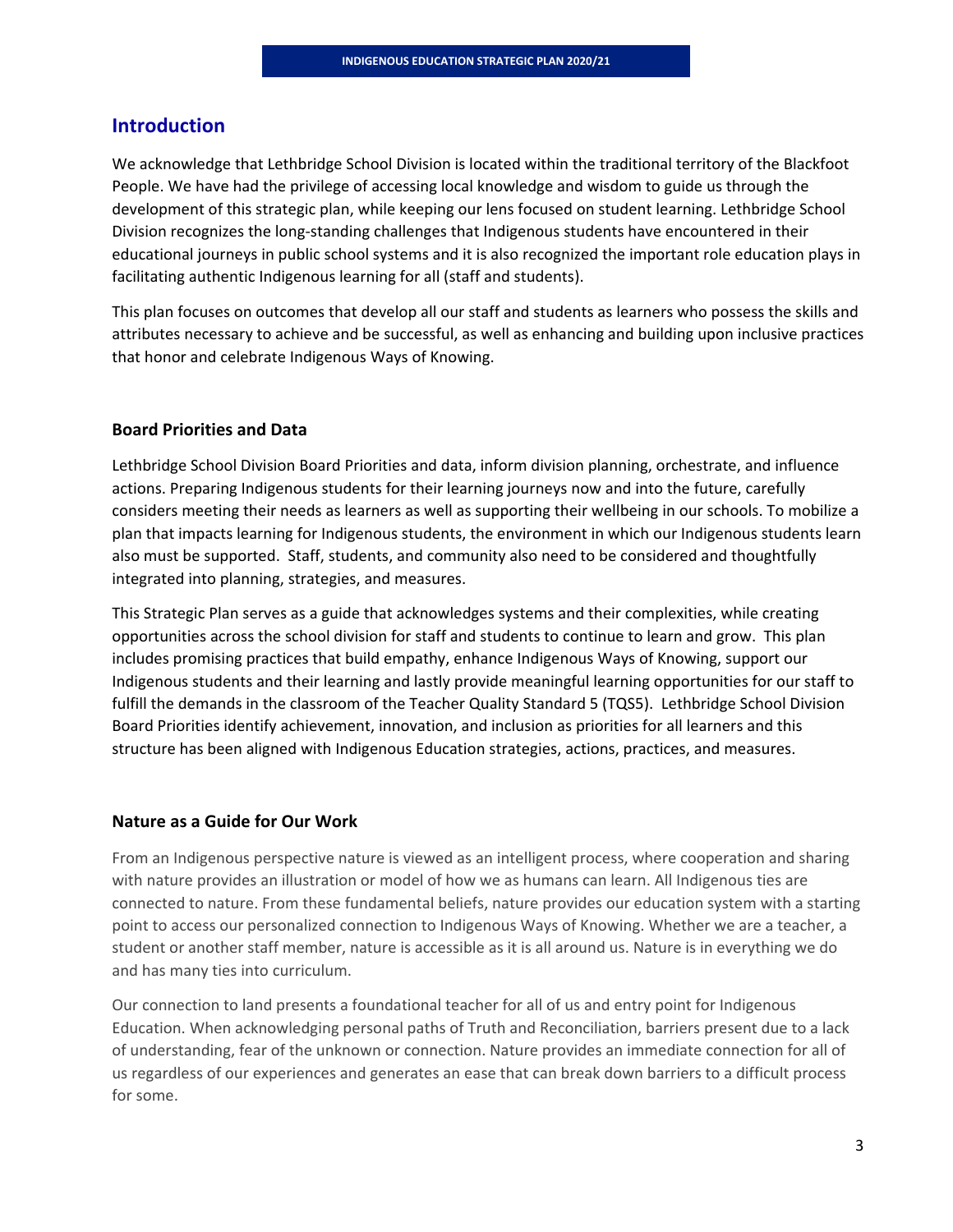i.e. Teachers in the system have participated in outdoor activities and walks to listen and observe how nature cooperates. Teachers were asked to find evidence in nature to the subjects that they were teaching. This activity provided a starting point of inquiry on how the land taught Indigenous people to survive. This activity also explored the empathy and connection to land. From here teachers can convey their experiences and share their learnings and such an activity with their students.

The barrier‐free opportunity for staff and students to connect to nature facilitates engagement and inquiry where deep learning about self and others can occur. It is through this "Place Based" process that learning about Indigenous Ways of Knowing becomes most meaningful. We recognize that our Indigenous Education team and school staff can use nature as an entry point/access point on this journey of learning about Indigenous Ways of Knowing, it is tangible, accessible, and meaningful.

### **Supporting Our School Staff‐ Professional Learning through Experience, Nature, Experience and Language**

The success of Indigenous student learning and Indigenous Education in our schools is influenced by our school leaders' and teachers' abilities. Their relationships and deeper understanding of the historical impacts of colonial education systems on Indigenous populations play a significant role in understanding their own personal journey as it relates to Truth and Reconciliation. At the beginning of the 2019/20 school year our Coordinator of Indigenous Education scheduled visits of up to two hours meeting with Administrators at each of our school buildings to understand where each school is at in their journey and determine how our Indigenous Education department can best support each school and Administrator in the 2019/20 school year.

These visits informed the Indigenous Education department that there needed to be stronger supports for teachers and curriculum. As a result, in 2020‐21, Lethbridge School Division revised the Indigenous Education staffing model to provide additional teaching support to our classroom teachers. Our Elementary Teacher‐ Indigenous Education is planning to target grade 4 and work closely with representation from each school through the lens of inquiry. Our Middle School Teacher- Indigenous Education focusing their attention on the outdoors as an access point for Middle School teachers and learners. Our Coordinator is continuing to work closely with teaching staff at the high school level, offering rich cultural and personal experiences in the outdoors, further building on their work over the last 3 years.

Lethbridge School Division believes in honoring and valuing the diversity of all learners. Informing our school leaders of promising practices through the lens of Universal Design for Learning (UDL) that connect to Indigenous communities, school systems, and authentic professional learning opportunities is important. Various professional learning opportunities related to Inclusive Schools, UDL and connecting with Kainai Board of Education continue to enhance our understanding of Indigenous Ways of Knowing.

We have now reached a point with TQS 5 (curriculum), student and family need and staffing pressures that have inspired us to think differently about how we meet the following identified system needs:

 Supporting teachers with accessing resources and weaving in Indigenous content to their current practice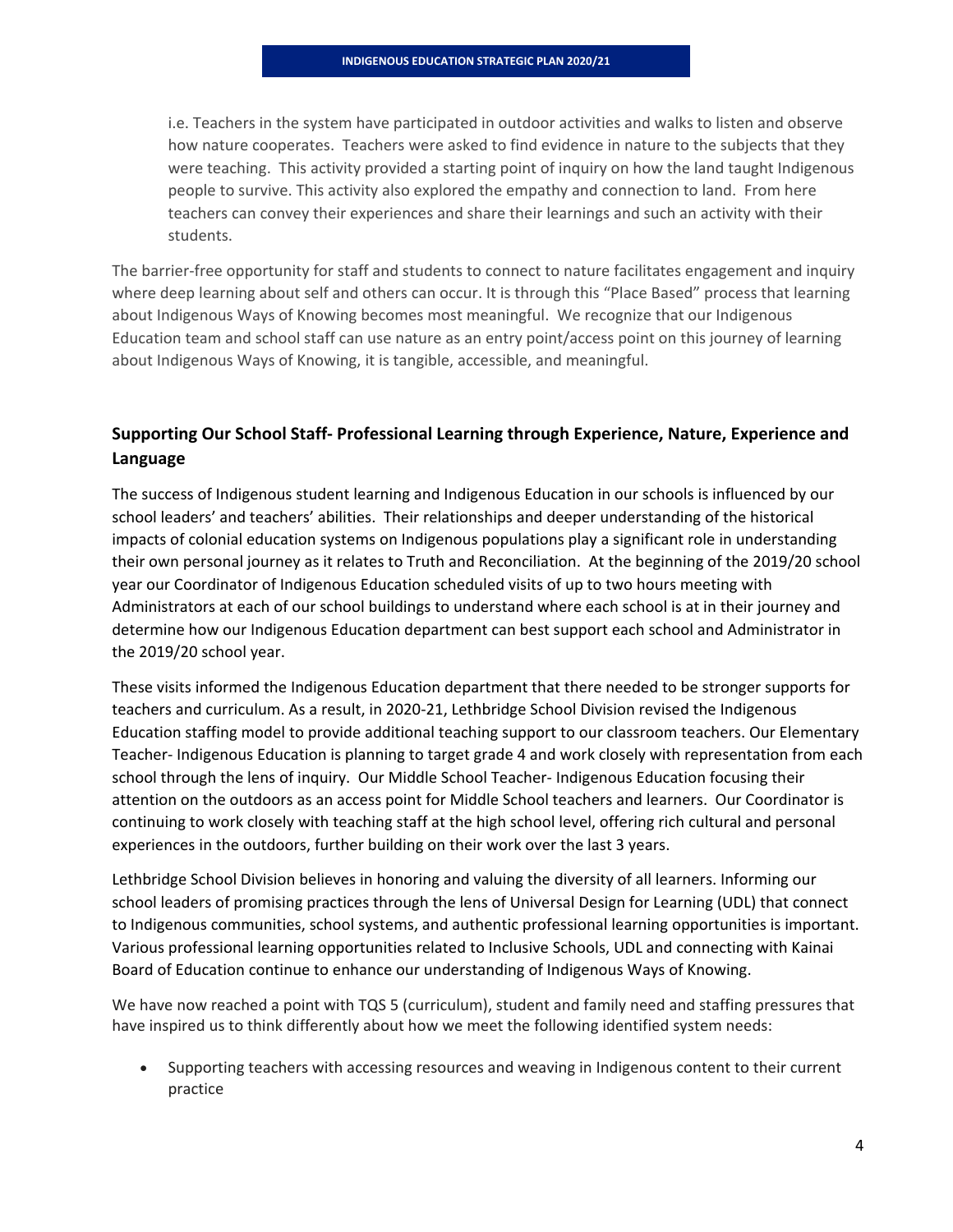- $\bullet$  Supporting staff with deep learning experiences connected to Indigenous Ways of Knowing building relationships, connection, and valuing perspectives
- Supporting all our students in having meaningful learning experiences related to Indigenous Ways of Knowing
- Supporting all our students and families
- Ensuring our Indigenous students have a successful education experience (increasing graduation rates)

#### *"Our conversations are changing, so must our work"*

The center of this professional learning visual is the **"what"** of what we are attempting to focus on with our Indigenous Education Department and within our schools. We recognize that through positive relationships, understanding nature through an Indigenous lens and learning about the diversity of Indigenous perspectives we can build greater understanding of Indigenous cultures, celebrate Indigenous culture, and learn from one another while ensuring our "self" is well.

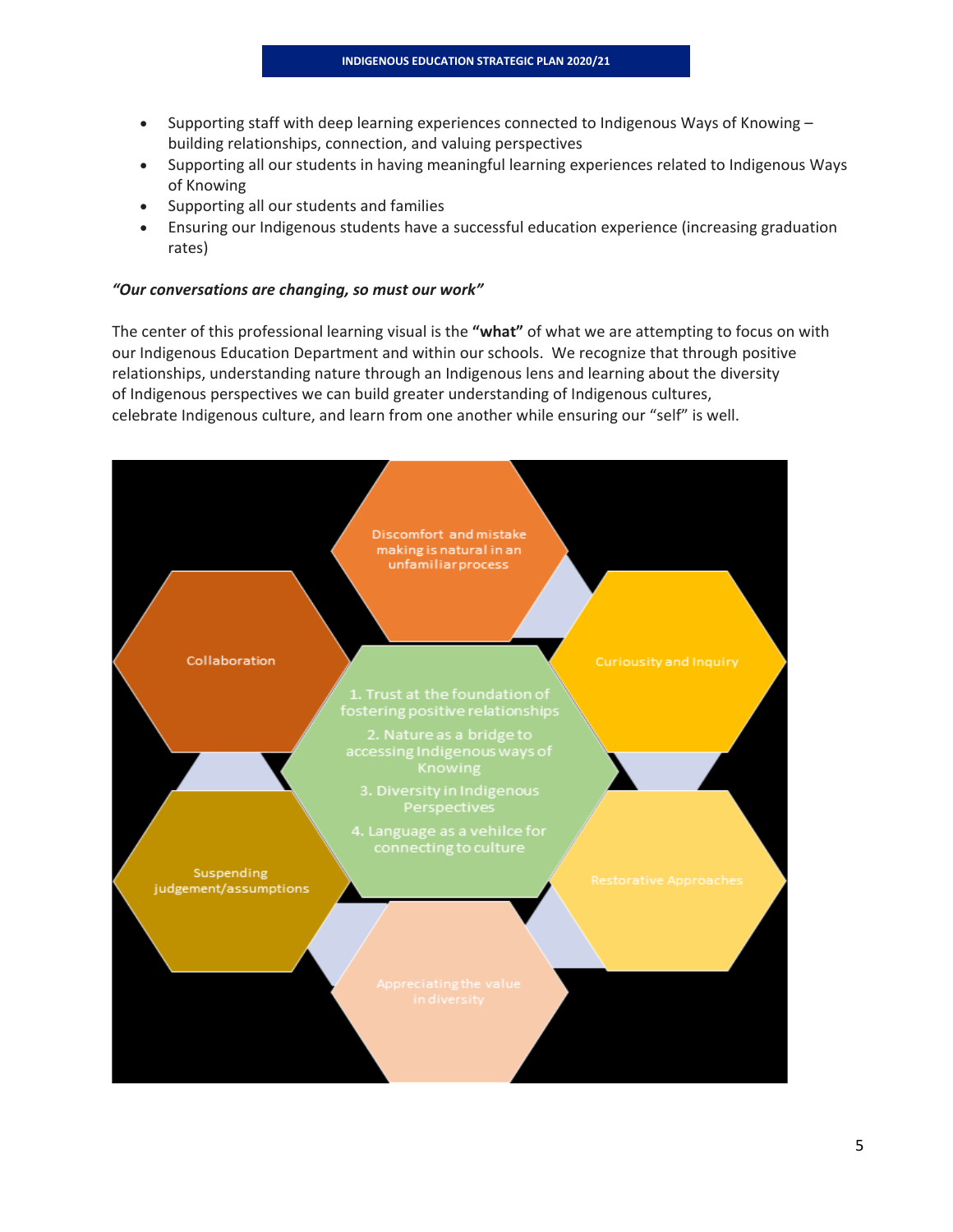#### **Communication and Collaboration**

Effective communication and working together builds mutual understanding, trust, and common language.

We all communicate through the silence of language, regardless of the language we speak. As we begin to unpack our experiences and share through communication our intention is to provide clarity. Unfortunately, in vulnerable times confusion or hurt feelings can occur. That is why we are all embarking cautiously, respectfully, and mindfully upon our journey of learning Indigenous Ways of Knowing. Each person's interpretation of their experiences is valued and viewed as an opportunity to dialogue and furthermore build relationship and understanding.

We recognize that Lethbridge School Division needs to continue to endeavor to support our families and parents of Indigenous students and encourage their positive participation in their child's education. Nurturing our school‐family communication and relationships is valuable when considering a student's educational experience. Families need to feel welcome in a school environment that supports safety as a foundational tenet. Integrating shared learning and the inquiry process in our classrooms demonstrates Lethbridge School Division's larger commitment to nurturing Indigenous Ways of Knowing beyond the day to day learning experience.

i.e. One teacher shared "that there is no safe entry point" when referring to their own personal and professional Teacher Quality Standard 5 (TQS5) journey. Through communicating needs clearly, collaborating with staff who possessed Indigenous Ways of Knowing/experiences and relying on relationships with staff and nature, they were able to connect and enhance the authentic learning experiences for them and their students. Communication and collaboration for this teacher facilitated a broadening of perspectives for all involved and shifted away from a more prescribed "traditional" curricular approach. They indicated they felt that learning for all was enriched.

Holistic learning provides opportunities for students to build empathy, perspective take, apply personal connection or relation, thereby enhance the learning experience.

### **The Importance of Student Perspective and Voice**

One student of Indigenous ancestry recently shared an experience where she had an opportunity to dance in front of her peers. She indicated after the experience that sharing her own perspective and cultural connection provided a starting point for relationship building and learning between herself and her non‐ Indigenous peers. Recreating our learning environment so reflection, questioning, vulnerability, and deeper understanding can occur, will directly enhance connection for our staff and students. Our classrooms facilitate opportunities for our students to explore and discover knowledge from each other that assists them in determining who they want to be without barriers. We recognize that the traditional approach to "sage on the stage" learning in our classrooms is changing and as a result, facilitates learning through shared experiences and deeper connection thereby building empathy. It is our hope that continuing to provide these types of learning experiences in our schools will change and shape a promising future for all.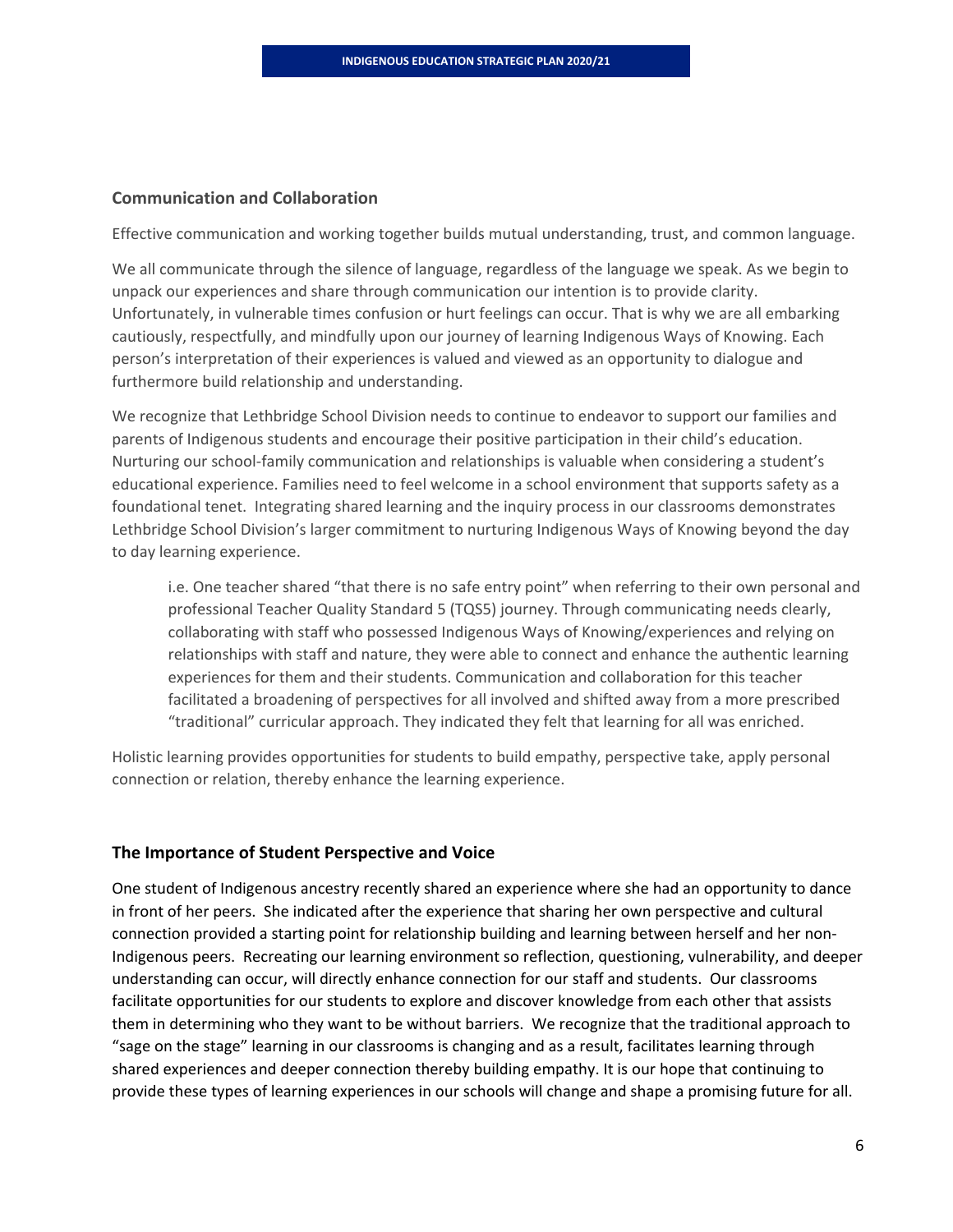Our future is in our classrooms and the power is in their actions. Opportunities to solicit and support student voice are continuing to be nurtured through Division Student Council, Mentorship opportunities, and student participation in our Indigenous Education Committee.

# **2020‐21 DIVISION INDIGENOUS EDUCATION PRIORITIES**

### **PRIORITY ONE: ACHIEVEMENT**

### **Related Provincial Goals (2020‐21):**

- (1) Alberta's students are successful.
- (2) Alberta's education system supports First Nations, Métis, and Inuit students' success.

### **Related Division Goals (2020‐21):**

- (1) Students are lifelong learners possessing the skills and attributes to successfully transition within the system and to further education, credentialing, or the world of work.
- (2) Indigenous student achievement relative to provincial standards will improve.

### **Indigenous Education Division Outcomes and Strategies**

**1. All Indigenous students will achieve success that engages them as an active participant and empowered learner in their learning journey.**

*Why? Providing culturally connected supports and cultural connections to the curriculum are foundational to engage and support Indigenous students.* 

Improve achievement among Indigenous students at a physical, emotional/mental, intellectual, and spiritual level by using a variety of teaching methods.

Strategic Actions:

- Inform Administrators and School Leaders (Lead teachers, Indigenous Education teacher reps) of Strategic Plan & gauge feedback on current practices
- Increase the level of student engagement
- Target building the capacity of Administrators around Indigenous Ways of Knowing
- Provide Professional Learning for all Teachers and build capacity to share experiences and Blackfoot Ways of Knowing
- Communicate out to system regularly regarding updates about Indigenous Education and endeavors
- Targeted intervention at the High School level with Grad Coaches that work under the Indigenous Education umbrella
- Establish Professional Learning Communities with school based Indigenous Education Committee Reps
- Establish Professional Learning Days that are connected
- Facilitate District PL for Indigenous "teacher reps" grade 4 and grade 6/7 level at elementary and middle school
- Support Indigenous Education Collaborative Communities for teachers to inquire into Indigenous Education and Blackfoot Ways of Knowing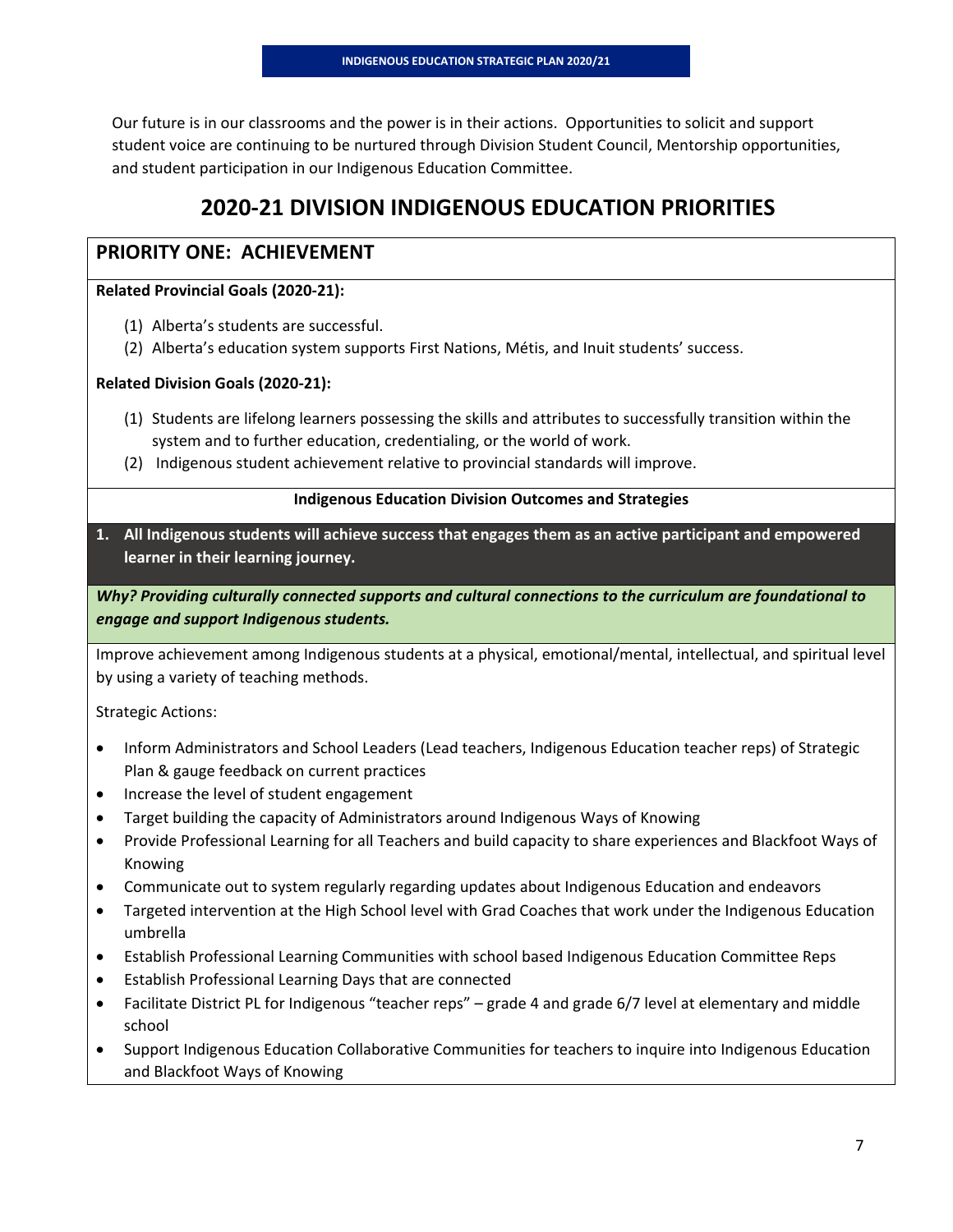- Support partnerships between the Indigenous Education department staff and district staff (Mental Health Capacity Building Team, Counselling Team, Indigenous Education Committee Reps, Wellness)
- Facilitate and Support Kainai Board of Education Partnership
- Support Teacher professional growth in Indigenous Education (TQS, Competency 5)
- Students will access knowledge of their culture and language if resources permit
- Facilitate cross‐curricular planning recognizing Indigenous Education practices in the classroom as part of new curriculum implementation (TQS, Competency 5)
- Celebrate various rich Indigenous cultural learning opportunities throughout all schools

#### **Measures**

- Increase understanding and implementation of a holistic approach to teaching methods measured from classroom visits and professional conversations with teachers
- Increase in the number of teachers accessing Indigenous Education resources allocated by the district signing out resources at Curriculum Centre‐ promotion by our Teachers of Indigenous Education
- Increased percentage of Indigenous students who achieve the provincial Acceptable standard on PATs, DIP, High School Completion, transitions rates to post‐secondary and trades, Extra‐curricular, Mentorship, APORI.
- Data from Fountas & Pinnell (literacy scores grades 1-5), indicating a year of growth in learners
- high school graduates entering post-secondary upon their completion of high school
- Track Number of students involved in leadership opportunities (Mentorship Program, Indigenous Advisory Committee, Student School Council, District Council, Town Hall Participation)

### *Required provincial measures*:

- Overall percentage of FNMI students who achieved the acceptable standard and overall percentage of students who achieved the standard of excellence on Provincial Achievement Tests (based on cohort) and diploma exams.
- Percentage of FNMI students writing four or more Diploma Examinations within 3 years of entering Grade 10.
- Overall teacher, parent, and student satisfaction with the overall quality of basic education.
- **2. Ensure that teaching resources reflect the realities and culture of Indigenous students. Resources should not perpetuate stereotypes of Indigenous people and their culture as part of "history".**

*Why? Providing teachers with resources that are culturally authentic and appropriate are a necessary component for all students to have access to.* 

### Strategic Actions:

- Support staff in the implementation of the learning competencies outlined in the new curriculum that develop the knowledge, skills and attitudes for successful learning, living and working: critical thinking, communication, problem solving, collaboration, managing information, cultural and global citizenship, creativity and innovation, personal growth and well‐being.
- Provide access to Blackfoot Language and Culture classes that may be offered in the community
- Provide Professional Learning opportunities for Administrators that are culturally informative culturally and current/updated practices that encourage open, reflective practices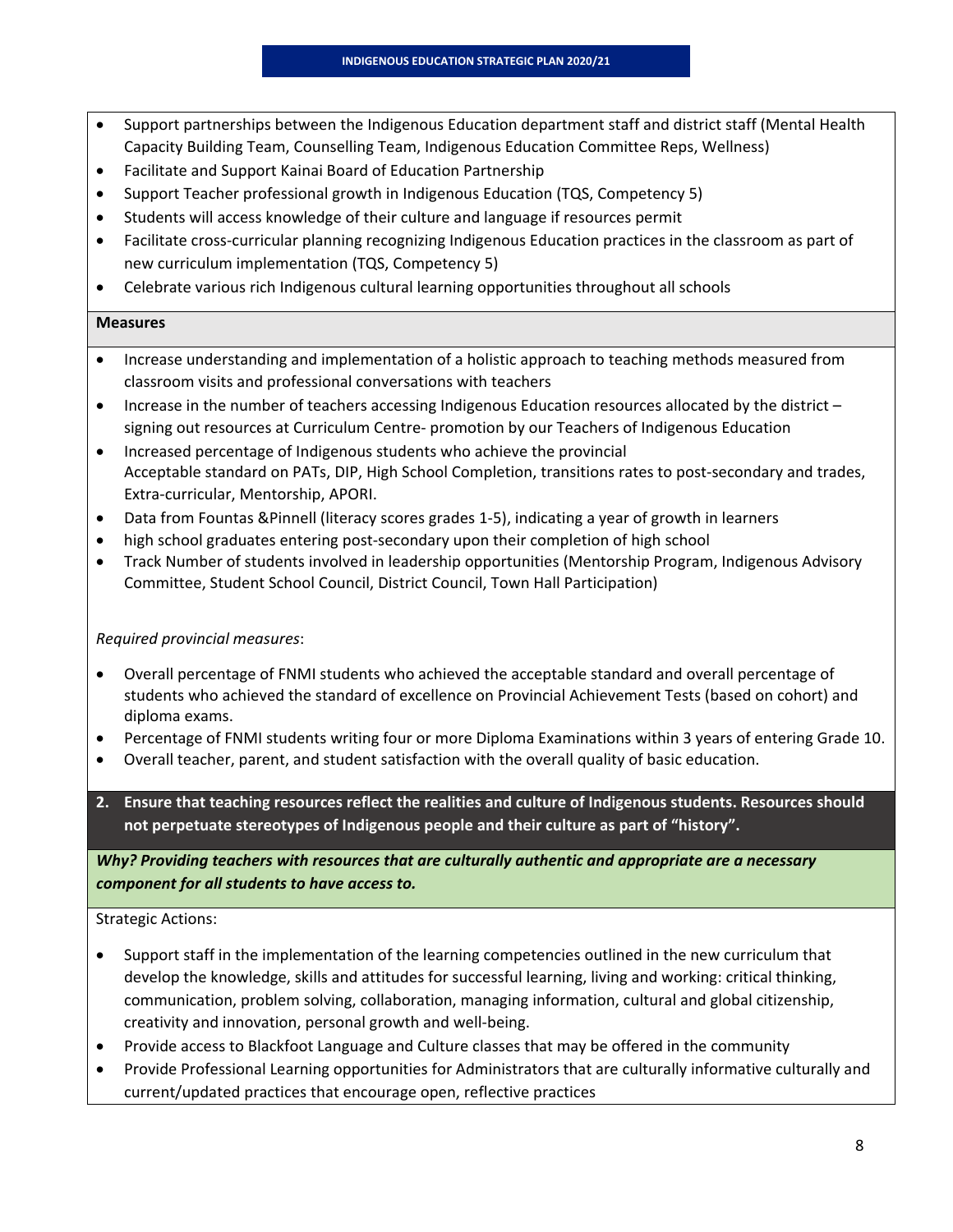- Provide all students and staff with access to Elders and Cultural Consultants, Knowledge Keepers and Mentors as required
- Develop and access Indigenous resources & supports that engage students and families with literacy and numeracy

#### **Measures**

- Connect with & survey Indigenous student leaders, gauge feedback from them about their learning journeys
- Track administrators and teachers accessing Indigenous PL days hosted by the District
- Survey schools (through administrators) about their Indigenous Education Priorities for each school year and provide generative dialogue to support their priorities

#### **3. Indigenous student achievement relative to provincial standards will improve.**

Why? It is our moral imperative to ensure the learning needs of all students are met and the recommendations *from the TRC are recognized.* 

Strategic Actions:

- Build school staff foundational knowledge of Indigenous Culture and Truth and Reconciliation via professional learning, and curriculum and resource development.
- Create and/or access curriculum resources and artefacts that recognize FNMI culture and history in support of Indigenous Education for all learners ‐ "Indigenous Education for all".
- Integrate Indigenous content into delivery of instruction across curriculum areas for all learners.
- Build capacity of Indigenous Education staff to feel comfortable sharing their knowledge and working more closely with staff
- Directly enhance support to teachers to build their capacity
- Designate administrators at each school site responsible for supporting the work of the Indigenous Education team in an effort to build a coherent and consistent implementation of strategies
- More purposeful review of data relative to Indigenous students to develop strategies for academic improvement
- Provide enhanced services for targeted Indigenous students (literacy intervention, attendance, academic achievement, interagency)
- Plan events that celebrate Indigenous cultures and create pride in various Indigenous cultures
- Board Indigenous Education Committee will establish a Division vision, connect with community, and implement community-based strategies related to TRC within the education system as per the Calls to Action
- Collaborate with other Divisions to learn about best practice and jointly plan for implementation of strategies targeting improved student learning (SAPDC work)

- "Our School Survey", attendance data, family participation in school events.
- All schools acknowledge the traditional territory at key events
- Increase in Elder and Knowledge Keepers' participation in schools when required
- Number of targeted events/evenings supporting initiatives related to Indigenous endeavors
- Increase in resources available to teachers of Indigenous content
- Share PL learning that is available to teachers locally and provincially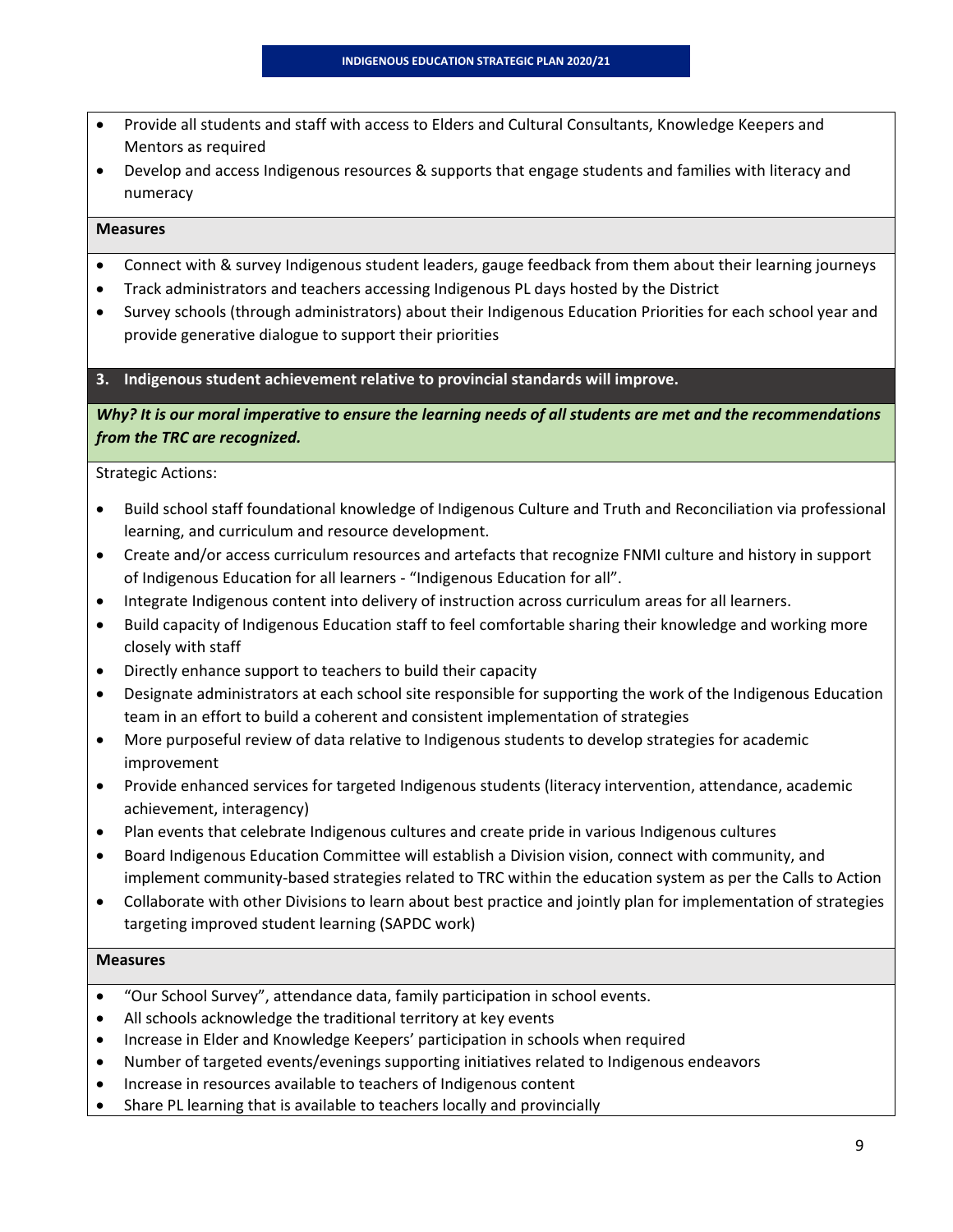Literacy levels in students of Indigenous ancestry will improve *Required provincial measures:*

- Overall percentage of self‐identified Indigenous students who achieved the acceptable standard and overall percentage of students who achieved the standard of excellence on Provincial Achievement Tests (based on cohort) and Diploma Examinations.
- High school completion rate of self-identified Indigenous students within three years of entering Grade 10.
- Annual dropout rate of students aged 14 to 18.
- High school to post-secondary transition rate of self-identified Indigenous students within six years of entering Grade 10.
- Percentage of self‐identified Indigenous Grade 12 students eligible for a Rutherford Scholarship.
- Percentage of self‐identified Indigenous students writing four or more Diploma Examinations within 3 years of entering Grade 10.

### **PRIORITY TWO: INCLUSION**

**Related Provincial Goals (2018‐19):**

- (1) Alberta's students are successful.
- (2) Alberta's education system respects diversity and promotes inclusion.
- **1. All Indigenous students will feel welcomed, be engaged in their learning communities, and participate in their learning communities.**

*Why? Positive environments that nurture a sense of belonging for Indigenous students are essential for student growth and development.* 

Strategic Actions:

- Enhance relationships between Administrators of Kainai Board of Education and LSD
- Consult with the Indigenous Education Advisory Committee
- Connect Indigenous families with the Early Education Program (EEP) Coordinator and EEP team
- Division Family Night
- Engage Indigenous Families & Communities (Division Family Night, Family nights at schools, Teachers making regular contact with families, division staff visiting the Indigenous communities (Kainai)
- Connect Lethbridge Division Professional Learning Communities with Indigenous Professional Learning Communities in Kainai, Piikani, Siksika
- Create partnerships to access external resources that support wellness and cultural programming (Ever Active Schools, Opo'kaa'sin)
- Support staff with accessing PL for Trauma informed practice that is culturally relevant work closely with Mental Health Capacity Building learning opportunities
- Participate in Diversity and Inclusion Parent evening and encourage Indigenous Parent participation
- Celebrate initiatives that support Indigenous cultures
- Provide Indigenous students with opportunities to participate in Cultural Wellness activities (Cultural events, Resiliency Summit, Language and Culture Symposiums)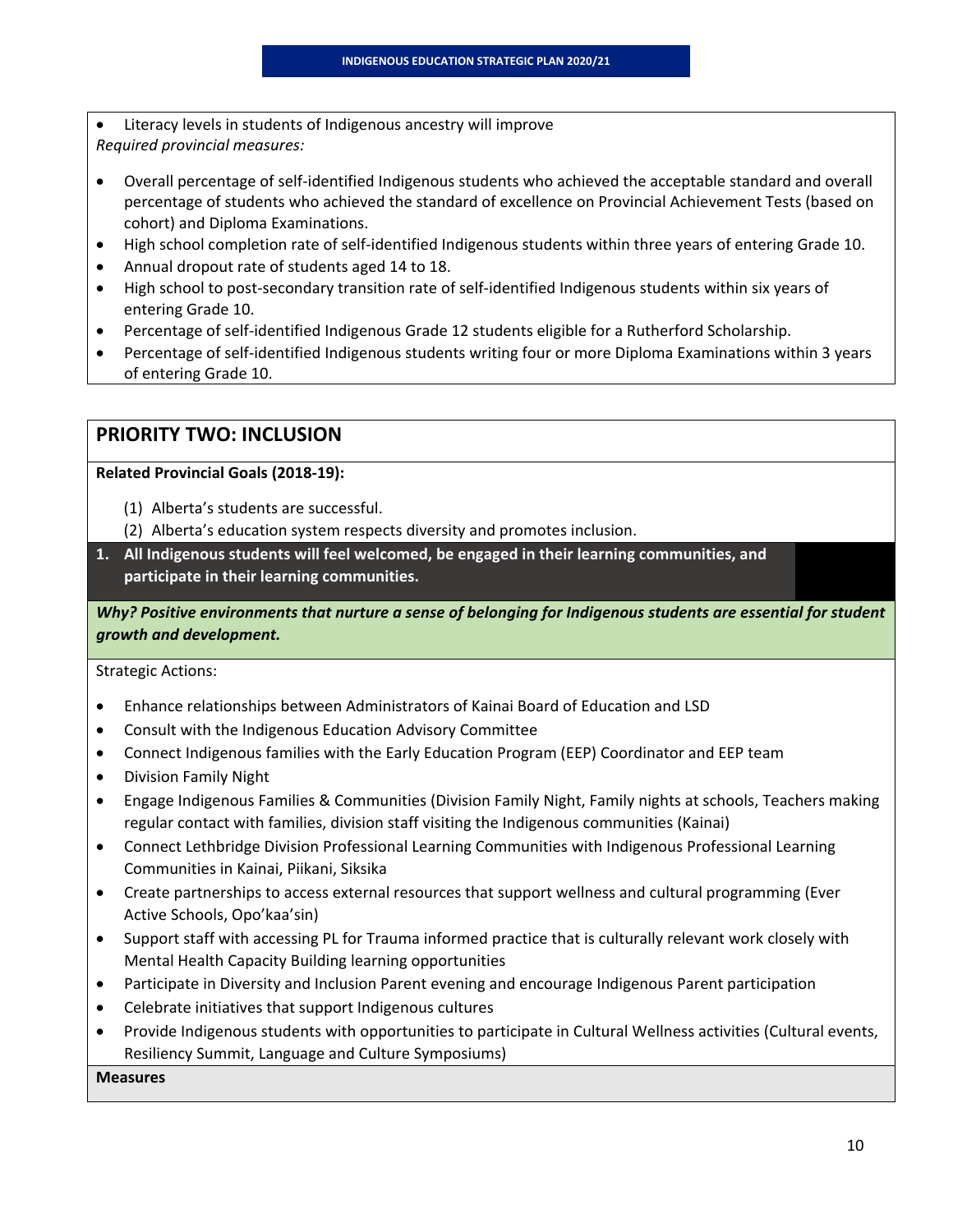- APORI: Satisfaction with services; safe and caring schools measure
- Track Indigenous student engagement and participation in Wellness, Leadership and Cultural opportunities
- **•** Track attendance at various evening events

**2. Build an environment that supports safe, welcoming, and caring schools where all Indigenous staff, family and students feel welcome and respected**

Why? All learners are valued, can learn, and contribute to our communities. We all know that when students *feel safe, welcomed, and cared for, they flourish.*

Strategic Actions:

- Support the development of culturally responsive practices that inform division staff (administrators, teachers, Wellness teams)
- Maintain current programming designed to enhance and support student leadership (Mentorship program)
- Develop programming that enhances and supports Indigenous student leadership (greater participation of Indigenous students on Division Student Council, Peer groups, sports teams)
- Continue with school specific and district wide universal programming for Indigenous students and all students (Buffalo Kit, Blanket Exercise, Winter Count, Arts & Culture)
- "Think Outside" partnership with Helen Schuler and our Indigenous Education Department
- Develop and Implement Restorative Practices for Students encountering challenges in school (Healing Circles, Elders in Residence, Wellness Activities) in collaboration with the Counselling Coordinator (Wellness Teams), Student Engagement Officer & Indigenous Education Advisory
- Support Safe Spaces for LGBTQ Community and make them welcoming environments for Indigenous students.
- Connect Indigenous students across the district (Mentorship Program, Student Council, Indigenous Education Committee Student Reps)
- Connect staff and students across the district with Blackfoot communities and schools– Kainai, Piikani
- Create culturally welcoming visuals throughout the schools (main entrances, classrooms, offices, hallways)
- Continue with school specific and district wide cultural activities for Indigenous students and all students (District Powwow, Indigenous Feather Blessing, Powwow Clubs, Drum Groups, Orange Shirt Day, Rock Your Mocs)
- Work with Human Resources to build their capacity to expand hiring networks that extend into Indigenous communities
- Enhance supports that assist students who transition from school to school within the Division
- Enhance supports that assist students who transition into the Division

- Increased collaboration between all schools and Indigenous communities in Lethbridge
- Improved self‐identification levels
- Increased number of Indigenous teaching and non‐teaching staff
- Increased student engagement in school clubs, sports teams, and other extra‐curricular activities
- Increased student access to support services
- Improved attendance rates for Indigenous students
- Increased reflection of Indigenous cultures in student artwork, imagery, and events
- School staff have access to ongoing professional learning on Indicators of Inclusive Schools and UDL principles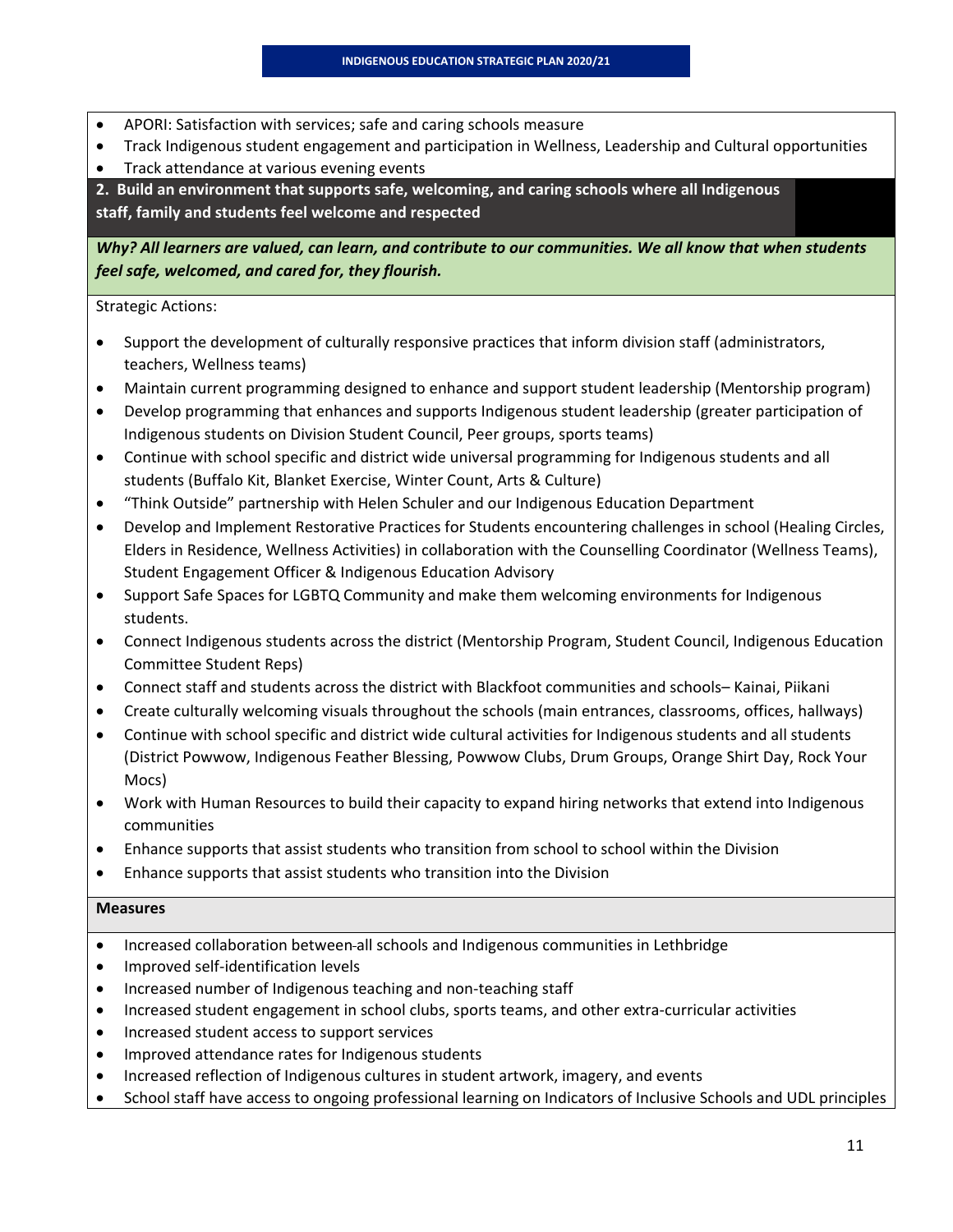- Survey and Implement UNDRIP recommendations in Education
- "Our School" survey data relative to school belonging

### **PRIORITY THREE: INNOVATION**

#### **Related Provincial Goals (2020‐21):**

- (1) Alberta's students are successful.
- (3) Alberta has excellent teachers, and school and school authority leaders.
- **1. Supporting all district staff and district communities in developing and enhancing their foundational knowledge of Blackfoot Ways of Knowing / Indigenous Cultures, so they may appreciate and respect the cultures of their Indigenous students, families and the community, through system wide learning.**
- **2. Ensure all division staff have a thorough understanding of the residential school system and an understanding of the impact of colonization.**

Why? Providing foundational knowledge for all is an essential part of helping our division staff appreciate and **honor the history of Indigenous people and understand Indigenous students.** 

Strategic Actions:

- Provide Professional Learning Opportunities for teachers & administrators on Land Based Learning
- Provide professional development opportunities that culturally authentic, relevant, and localized (Blackfoot) to increase cultural awareness and understanding for Lethbridge School Division staff
- Facilitate Professional Learning for all staff that is culturally hands on and authentic (land‐based learning, keynote speakers who are specialized in the treaties, residential schools, traditional governance, health care, child welfare, Indian Act)
- Nurture Professional Learning Community collaborations with Kainai
- Elementary and Middle School Teacher‐ Indigenous Education develop a data base of resources for teachers to access (work with Technology)
- Increase / update the Curriculum Centre's Resources with Indigenous content
- Facilitate Professional Learning on accessing culturally appropriate and authentic resources for teachers and Learning Commons staff
- Division Coordinator provides support and presents at Induction Program & Administrators Mentorship Program
- Survey schools what they know and want to know about Indigenous cultures
- Survey teachers through ATA PL Committee about their inquiries around Indigenous education and pedagogy
- Collaborate with Division Indigenous Education PL Committee and ATA PL Committee
- Collaborate with surrounding divisions (Kainai Board of Education, Holy Spirit, Livingstone Range, Peigan Board of Education, West Wind, Horizon)
- Develop authentic presentations on Indigenous content and culture that teachers can implement, while providing basic learning opportunities from a vision to move the division approach from the "what" of Indigenous Culture to the "how"
- Provide teachers with opportunities to connect with Elders, Knowledge Keepers, Indigenous educators
- Engage all students in the division with appreciating and respecting Blackfoot culture
- Ensure all division staff are familiar with Blackfoot tradition and local context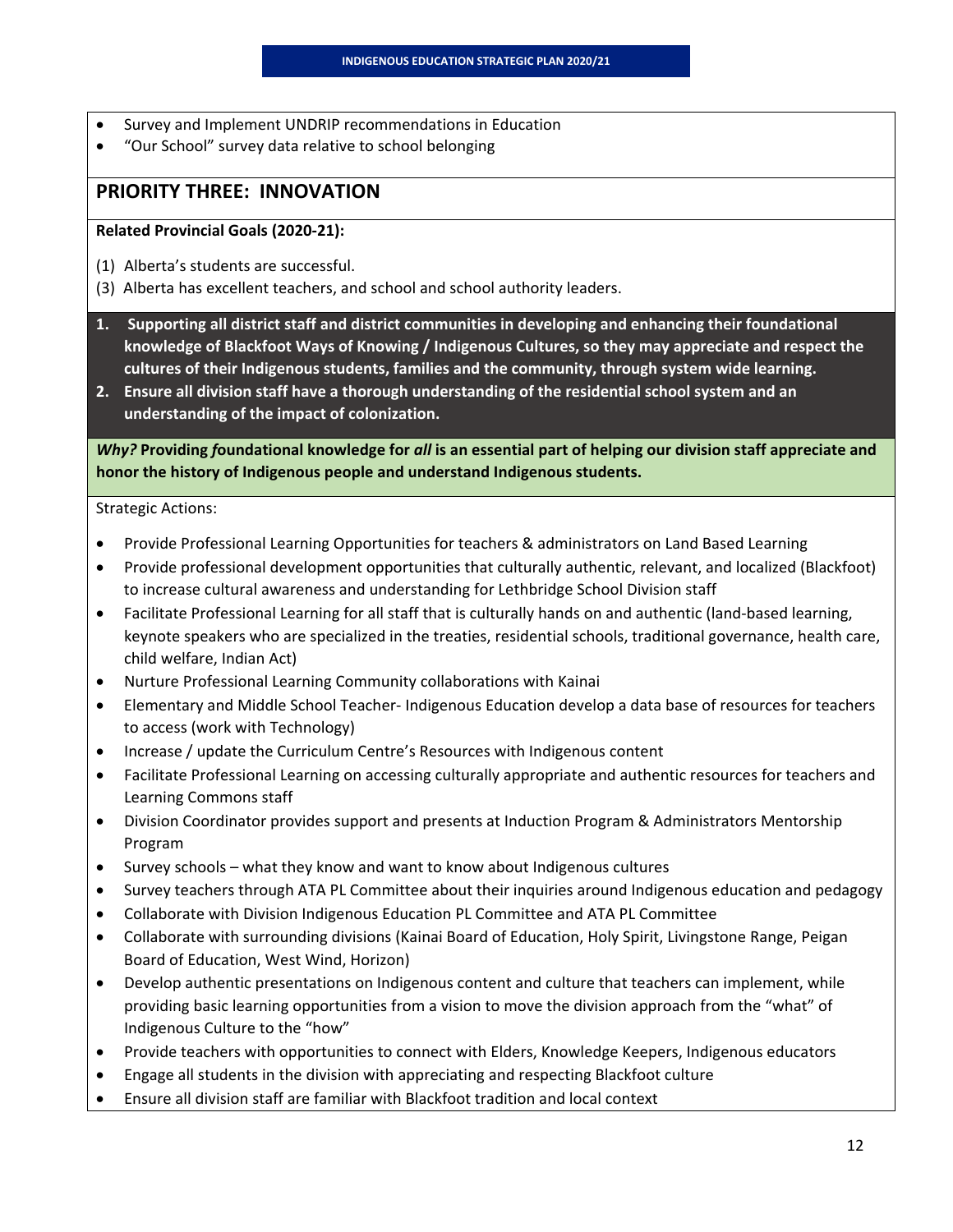- Enhance Indigenous parent involvement
- Engage the parent community in Indigenous cultural events and community events
- Provide Indigenous focused PL for Division School Council
- Invite Division School Council to attend cultural events
- Provide Indigenous focused PL for Trustees and provide opportunities to attend various Indigenous Cultural events

#### **Measures**

- Improved division staff's access to professional development on Indigenous issues
- Classroom instruction and culture shows evidence of infusion of history and culture of Indigenous peoples and multiple perspectives
- Teachers ensure there are curricular links to cultural activities
- Track Division School Council participation at Indigenous Professional Learning and cultural events
- Track Trustee participation at Indigenous Professional Learning and cultural events
- Survey Division School Council for feedback of Indigenous Professional Learning

- Schools use of Elementary and Middle School Teachers-Indigenous Education
- Schools' usage of online resources.
- Teacher feedback on access to Indigenous resources and staff (ease and frequency).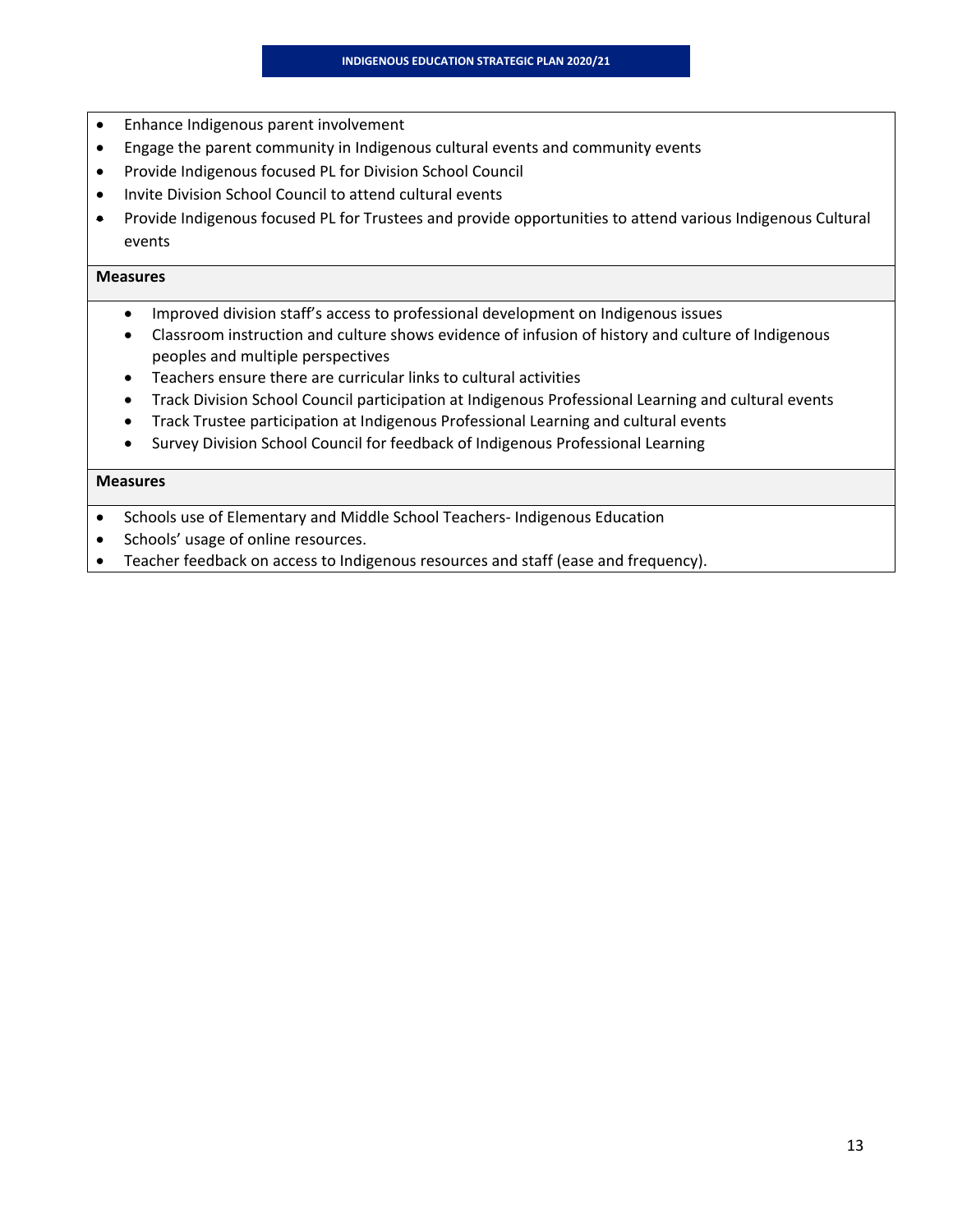### **APPENDIX A:**

### **Indigenous Education Vision and Mission**

### **Indigenous Education for All**

### **Vision**

Respecting the traditional Blackfoot Territory we reside on, all staff and students will understand our historical and social context. This foundation informs a culture of inclusion where all students and staff are successful, confident, valued, and proud of who they are in Lethbridge School Division.

### **Mission**

Lethbridge School Division is dedicated to delivering and providing culturally authentic learning opportunities that build capacity among all learners. A proactive, professional, and positive team puts relationships at the center of learning. Consistent, collaborative, and culturally sensitive supports are delivered through successful practices for schools and families.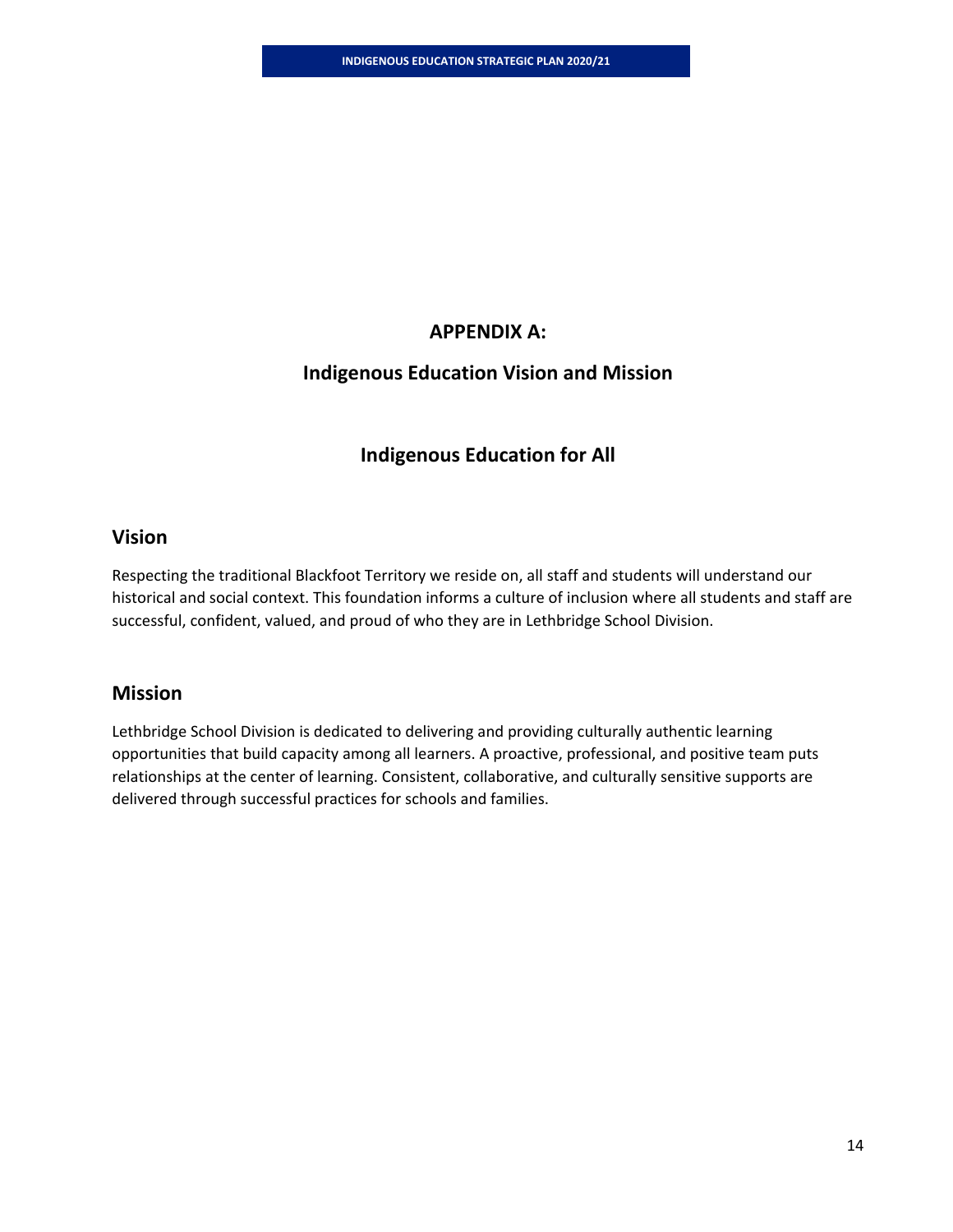### **APPENDIX B:**

# **Indigenous Education Department Data**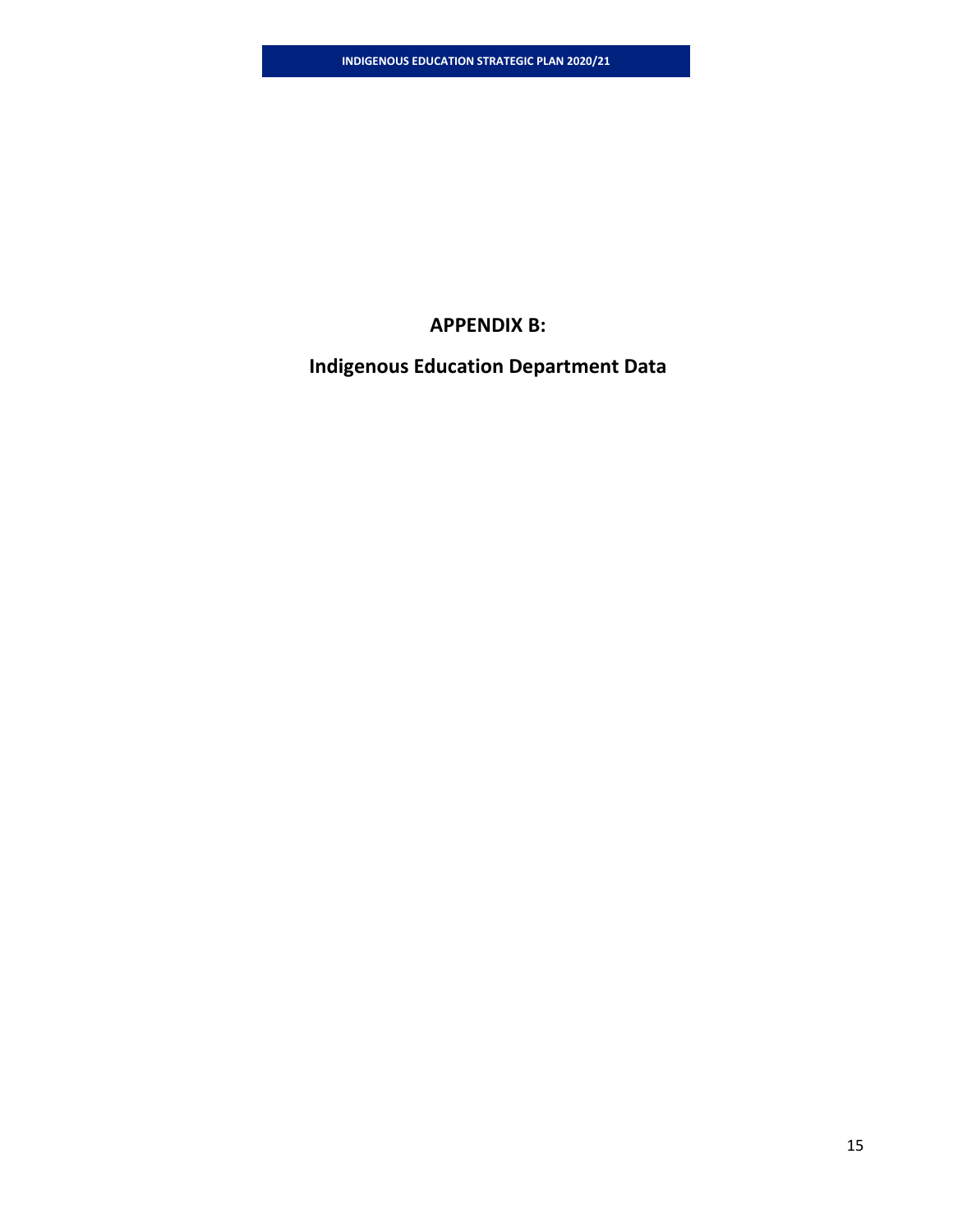#### **INDIGENOUS EDUCATION STRATEGIC PLAN 2020/21**

|                                          | 2017/18 (Pre)                            | <b>YEAR 1 - 2018/19</b>                       | <b>YEAR 2 - 2019/20</b>             | <b>YEAR 3 - 2020/21</b>                                                                     |
|------------------------------------------|------------------------------------------|-----------------------------------------------|-------------------------------------|---------------------------------------------------------------------------------------------|
| <b>Drop Out Rates</b>                    |                                          | District goal 10%                             | Division goal 8%                    |                                                                                             |
|                                          | District 14%                             | District 8.2%                                 | Division 9.3%                       |                                                                                             |
|                                          | Province 4.8%                            | Province 5.4%                                 | Province 5.5%                       |                                                                                             |
|                                          |                                          |                                               |                                     |                                                                                             |
| <b>Diplomas</b>                          |                                          | <b>IMPROVEMENT</b><br>District goal: Maintain | Division goal 80%                   |                                                                                             |
| (Acceptable Standard)                    |                                          |                                               |                                     |                                                                                             |
|                                          | District 79.6%                           | District 81.9%                                | Division 75.6%                      |                                                                                             |
|                                          | Province 76.7%                           | Province 77.1%                                | Province 77.2%                      |                                                                                             |
| <b>High School</b>                       |                                          | District goal 50%                             | Division goal 55%                   |                                                                                             |
| <b>Completion Rate (3 year)</b>          |                                          |                                               |                                     |                                                                                             |
|                                          | District 35.1%                           | District 35.7%                                | Division 48.9%                      |                                                                                             |
|                                          | Province 53.3%                           | Province 56.6%                                | Province 55.8%                      |                                                                                             |
|                                          |                                          | <b>IMPROVEMENT</b>                            | <b>IMPROVEMENT</b>                  |                                                                                             |
| <b>Transition Rate (6 year)</b>          |                                          | District goal 40%                             | Division goal 45%                   |                                                                                             |
|                                          | District 35.9%                           | District 36.5%                                | Division 36.8%                      |                                                                                             |
|                                          | Province 33%                             | Province 34.2%                                | Province 35%                        |                                                                                             |
|                                          |                                          |                                               |                                     |                                                                                             |
|                                          |                                          | <b>IMPROVEMENT</b>                            | <b>IMPROVEMENT</b>                  |                                                                                             |
| <b>Provincial Achievement</b>            |                                          | District goal 40%                             | Division goal 45%                   |                                                                                             |
| <b>Test (Acceptable</b><br>Standard)     | District 38.6%                           | District 36%                                  | Division 44.9%                      |                                                                                             |
|                                          | Province 51.9%                           | Province 51.7%                                | Province 54%                        |                                                                                             |
|                                          |                                          | <b>IMPROVEMENT</b>                            | <b>IMPROVEMENT</b>                  |                                                                                             |
| <b>Indigenous Visual</b>                 | $EI-8$                                   | EI-AII                                        | 95%                                 |                                                                                             |
| <b>Representation in</b>                 | Middle-2                                 | Middle-All                                    |                                     |                                                                                             |
| <b>Schools</b>                           | $H.S.-3$                                 | $H.S.-3$                                      |                                     |                                                                                             |
|                                          |                                          | <b>IMPROVEMENT</b>                            | <b>IMPROVEMENT</b>                  |                                                                                             |
| <b>Fountas and Pinnell</b>               | 20/278 Low av                            | 23/270 Low av                                 |                                     | District goal:                                                                              |
| Grade 1-5                                | 80/278 Hi av                             | 70/278 Hi av                                  | Available Dec. 1- needs ongoing     | Less than 5% Low av                                                                         |
|                                          |                                          | <b>IMPROVEMENT</b> *Needs attention           | targeting                           | 50% Hi av<br>*All students at grade level by grade 3                                        |
| Attendance (90%)                         | See graph below                          | See graph below                               | See graph below                     | See graph below                                                                             |
| <b>Teacher Survey:</b>                   | Extensive 6                              | Extensive 15                                  | Extensive 25                        |                                                                                             |
| "What is your confidence                 | Developing 25                            | Developing 30                                 | Developing 30                       |                                                                                             |
| level in developing,                     | Some 25<br>Limited 30                    | Some 26<br>Limited 24                         | Some 22<br>Limited 20               |                                                                                             |
| applying and supporting                  | Very Limited 14                          | Very Limited 5                                | Very Limited 3                      |                                                                                             |
| the implementation of                    |                                          |                                               |                                     |                                                                                             |
| Indigenous topics?"                      | 31/100 is developing or above            | 45/100 is developing or above                 | 55/100 is developing or above       |                                                                                             |
| <b>Division Parent Night</b>             | 4 parents and family members<br>attended | 80 +parents and family members<br>attended    | 30+ parents and family members      | ** Will need to explore opportunities for parent<br>connection/involvement during Pandemic. |
| <b>Attendance</b><br><b>Resource Use</b> | 4-point scale- use of FNMI               | 4-point scale use of FNMI resources           | 4-point scale use of FNMI resources | Started to build a strong resource library (3) as                                           |
|                                          | resources by teachers was                | has increased still "moderate" (2)            | 3 and continue to build library of  | well as nurture personal experiences at                                                     |
|                                          | "moderate" (2)                           |                                               | authentic resources (3)             | celebrations events                                                                         |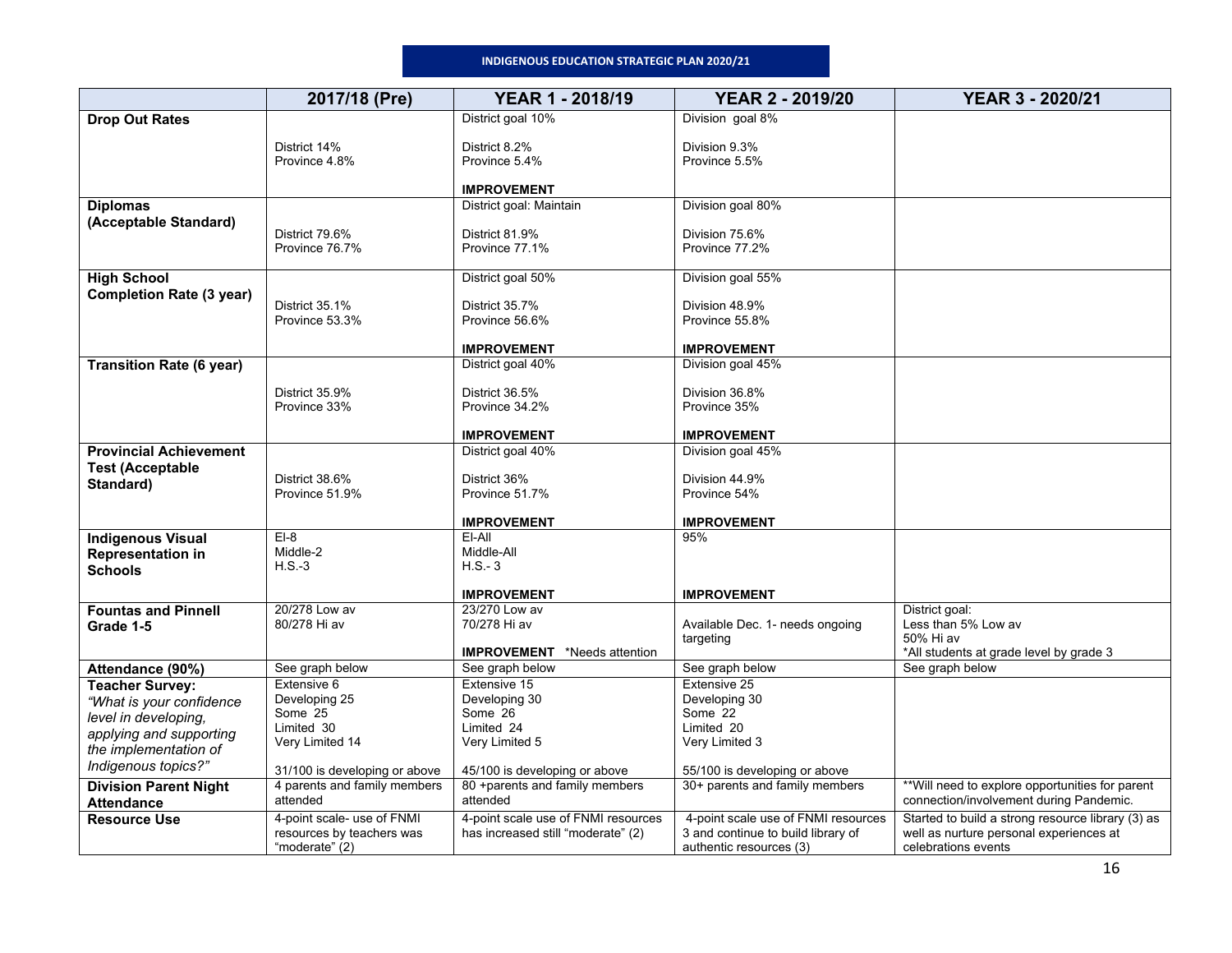**IMPROVEMENT IMPROVEMENT** 

## **Attendance ‐ Indigenous Student Above 90 Percent Attendance Rates**

| Grade    | Total # of<br>Indigenous<br>enrolled<br>2016-2017 | # of Indigenous<br>in Attendance<br>90% or better<br>2016-2017 | % attending<br>90% or<br>better<br>2016-2017 | Total # of<br>Indigenous<br>enrolled<br>2017-2018 | # of Indigenous  % attending<br>in Attendance<br>90% or better<br>2017-2018 | 90% or<br>better<br>2017-2018 | Total # of<br>Indigenous<br>enrolled<br>2018-2019 | # of Indigenous<br>in Attendance<br>90% or better<br>2018-2019 | %<br>attending<br>90% or<br>better<br>2018-2019 | Total # of<br>Indigenous<br>enrolled<br>2019-2020 | # of Indigenous in<br><b>Attendance 90%</b><br>or better<br>2019-2020<br>as of March 16   As of Mar 16, 2020 | % attending 90%<br>or better 2019-<br>2020 As of<br>March 16, 2020 |
|----------|---------------------------------------------------|----------------------------------------------------------------|----------------------------------------------|---------------------------------------------------|-----------------------------------------------------------------------------|-------------------------------|---------------------------------------------------|----------------------------------------------------------------|-------------------------------------------------|---------------------------------------------------|--------------------------------------------------------------------------------------------------------------|--------------------------------------------------------------------|
| Grade 1  | 70                                                | 31                                                             | 44%                                          | 63                                                | 32                                                                          | 51%                           | 62                                                | 29                                                             | 47%                                             | 51                                                | 18                                                                                                           | 35%                                                                |
| Grade 2  | 77                                                | 36                                                             | 47%                                          | 64                                                | 25                                                                          | 39%                           | 58                                                | 30                                                             | 52%                                             | 61                                                | 30                                                                                                           | 49%                                                                |
| Grade 3  | 59                                                | 22                                                             | 37%                                          | 73                                                | 36                                                                          | 49%                           | 62                                                | 30                                                             | 48%                                             | 67                                                | 34                                                                                                           | 51%                                                                |
| Grade 4  | 47                                                | 22                                                             | 47%                                          | 64                                                | 25                                                                          | 39%                           | 74                                                | 36                                                             | 49%                                             | 56                                                | 22                                                                                                           | 39%                                                                |
| Grade 5  | 64                                                | 23                                                             | 36%                                          | 46                                                | 18                                                                          | 39%                           | 63                                                | 31                                                             | 49%                                             | 80                                                | 40                                                                                                           | 50%                                                                |
| Grade 6  | 55                                                | 27                                                             | 49%                                          | 64                                                | 23                                                                          | 36%                           | 48                                                | 17                                                             | 35%                                             | 61                                                | 22                                                                                                           | 36%                                                                |
| Grade 7  | 63                                                | 20                                                             | 32%                                          | 56                                                | 23                                                                          | 41%                           | 62                                                | 22                                                             | 35%                                             | 50                                                | 11                                                                                                           | 22%                                                                |
| Grade 8  | 55                                                | 18                                                             | 33%                                          | 66                                                | 23                                                                          | 35%                           | 57                                                | 20                                                             | 35%                                             | 57                                                | 9                                                                                                            | 16%                                                                |
| Grade 9  | 51                                                | 17                                                             | 33%                                          | 53                                                | 15                                                                          | 28%                           | 70                                                | 21                                                             | 30%                                             | 61                                                | 16                                                                                                           | 26%                                                                |
| Grade 10 | 69                                                | 17                                                             | 25%                                          | 58                                                | 18                                                                          | 31%                           | 52                                                | 6                                                              | 12%                                             | 68                                                | 21                                                                                                           | 31%                                                                |
| Grade 11 | 46                                                | 14                                                             | 30%                                          | 63                                                | 14                                                                          | 22%                           | 59                                                |                                                                | 12%                                             | 53                                                | 14                                                                                                           | 26%                                                                |
| Grade 12 | 51                                                | ∽                                                              | 10%                                          | 60                                                | 10                                                                          | 17%                           | 85                                                | 15                                                             | 18%                                             | 61                                                | 10                                                                                                           | 16%                                                                |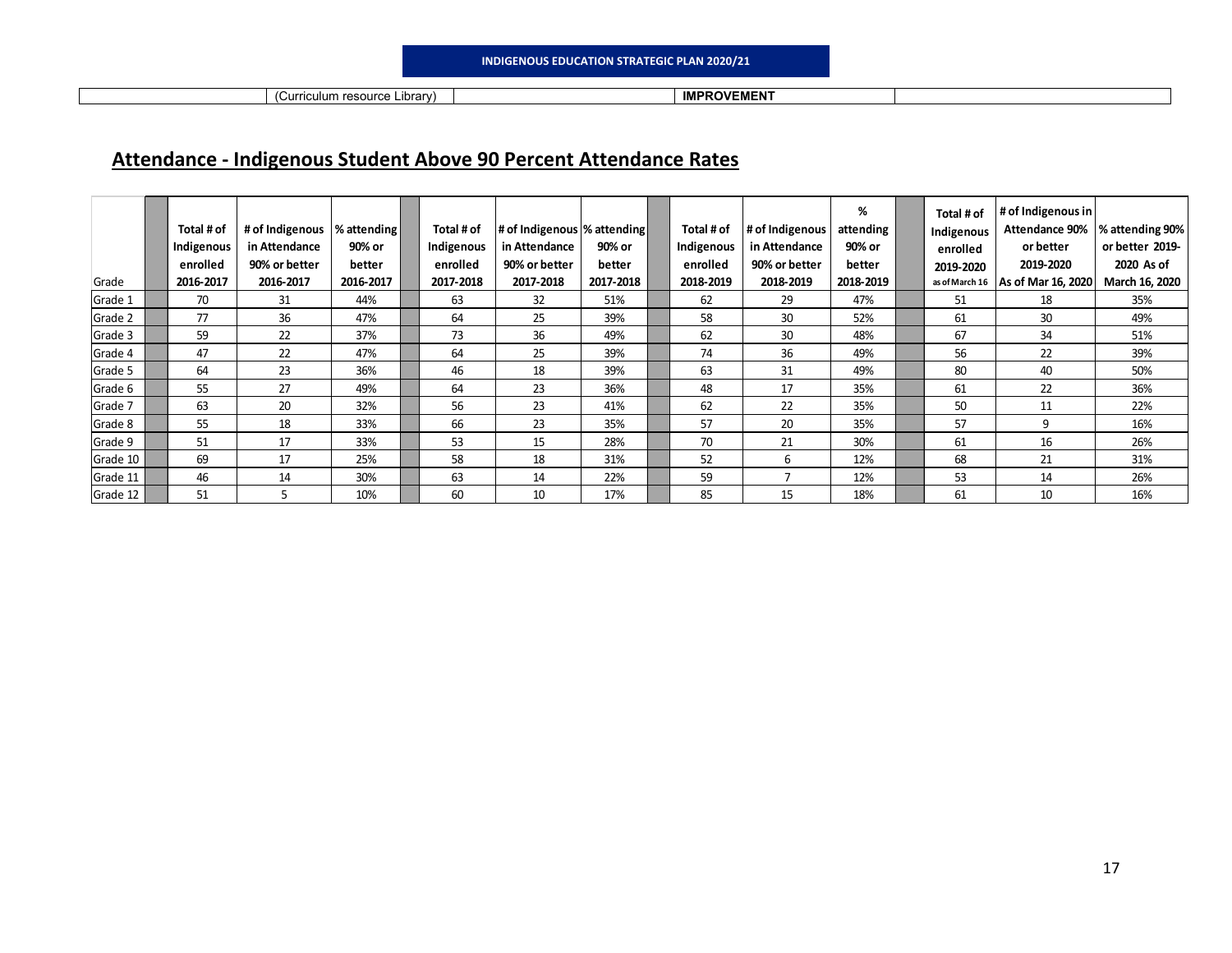### **Accountability Pillar Overall Summary 3-Year Plan – May 2020 Authority: 3040 The Lethbridge School Division (FNMI)**

|                                                                  |                                            |                                 | Lethbridge School Division (FNMI) |                                  |                          | Alberta (FNMI)                    |                               |
|------------------------------------------------------------------|--------------------------------------------|---------------------------------|-----------------------------------|----------------------------------|--------------------------|-----------------------------------|-------------------------------|
| <b>Measure Category</b>                                          | <b>Measure</b>                             | <b>Current</b><br><b>Result</b> | <b>Result</b>                     | Prev Year Prev 3 Year<br>Average | Current<br><b>Result</b> | <b>Prev Year</b><br><b>Result</b> | <b>Prev 3 Year</b><br>Average |
| Safe and Caring Schools                                          | <b>Safe and Caring</b>                     | n/a                             | n/a                               | n/a                              | n/a                      | n/a                               | n/a                           |
|                                                                  | <b>Program of Studies</b>                  | n/a                             | n/a                               | n/a                              | n/a                      | n/a                               | n/a                           |
|                                                                  | <b>Education Quality</b>                   | n/a                             | n/a                               | n/a                              | n/a                      | n/a                               | n/a                           |
| <b>Student Learning Opportunities</b>                            | Drop Out Rate                              | 9.3                             | 8.2                               | 11.1                             | 5.5                      | 5.4                               | 5.3                           |
|                                                                  | High School Completion Rate (3 yr)         | 48.9                            | 35.7                              | 39.4                             | 55.8                     | 56.6                              | 54.5                          |
|                                                                  | <b>PAT: Acceptable</b>                     | 44.9                            | 36.0                              | 38.6                             | 54.0                     | 51.7                              | 51.9                          |
| Student Learning Achievement (Grades K-9)                        | <b>PAT: Excellence</b>                     | 5.0                             | 2.4                               | 3.5                              | 7.4                      | 6.6                               | 6.5                           |
|                                                                  | Diploma: Acceptable                        | 75.6                            | 81.9                              | 79.6                             | 77.2                     | 77.1                              | 76.7                          |
|                                                                  | Diploma: Excellence                        | 3.7                             | 12.0                              | 10.3                             | 11.4                     | 11.0                              | 10.6                          |
| Student Learning Achievement (Grades 10-12)                      | Diploma Exam Participation Rate (4+ Exams) | 15.7                            | 17.8                              | 17.6                             | 24.4                     | 24.6                              | 23.6                          |
|                                                                  | Rutherford Scholarship Eligibility Rate    | 31.5                            | 31.1                              | 28.8                             | 39.1                     | 37.1                              | 35.7                          |
|                                                                  | <b>Transition Rate (6 yr)</b>              | 36.8                            | 36.5                              | 34.8                             | 35.0                     | 34.2                              | 33.0                          |
| Preparation for Lifelong Learning, World of Work,<br>Citizenship | <b>Work Preparation</b>                    | n/a                             | n/a                               | n/a                              | n/a                      | n/a                               | n/a                           |
|                                                                  | Citizenship                                | n/a                             | n/a                               | n/a                              | n/a                      | n/a                               | n/a                           |
| <b>Parental Involvement</b>                                      | <b>Parental Involvement</b>                | n/a                             | n/a                               | n/a                              | n/a                      | n/a                               | n/a                           |
| Continuous Improvement                                           | <b>School Improvement</b>                  | n/a                             | n/a                               | n/a                              | n/a                      | n/a                               | n/a                           |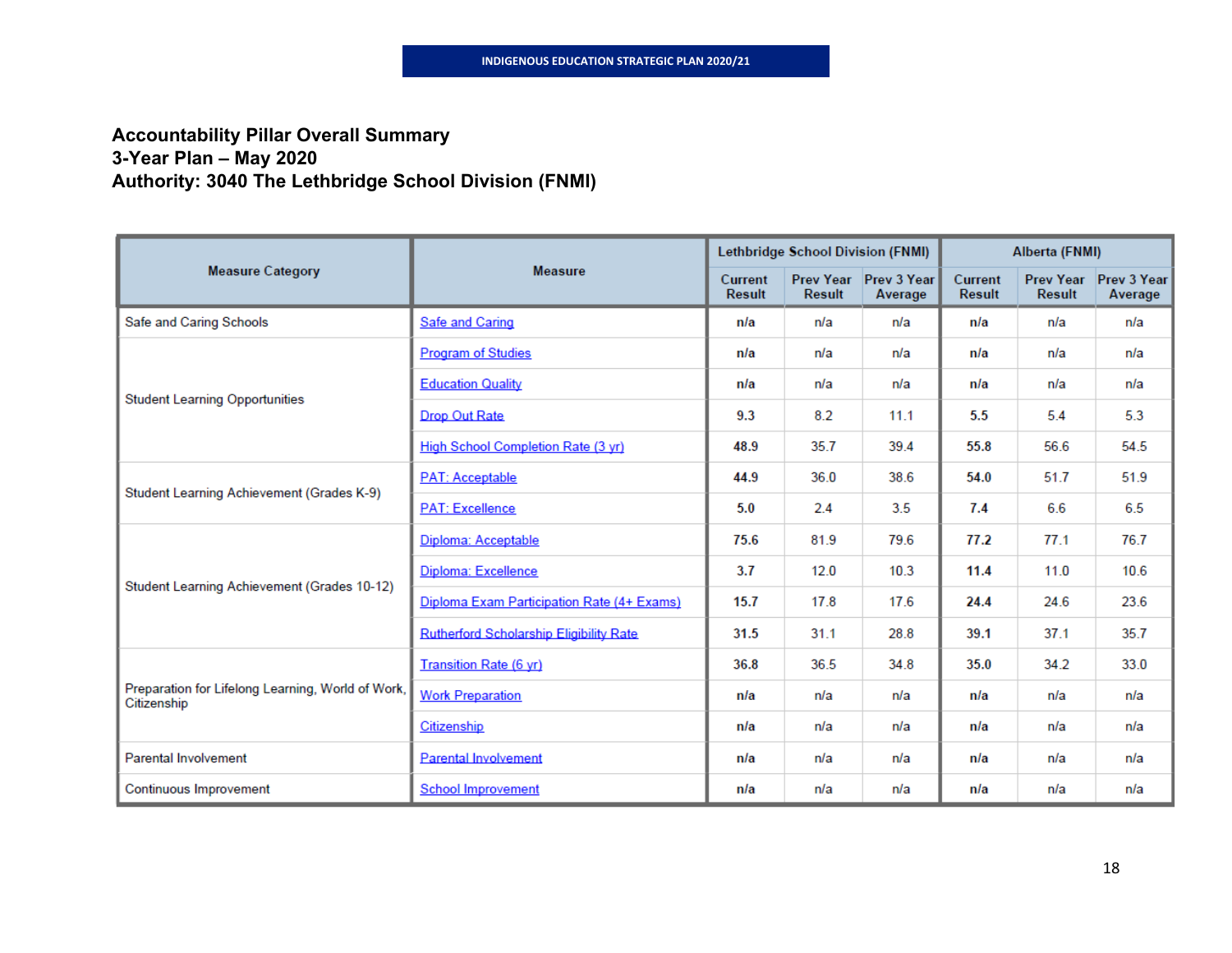### **Accountability Pillar Overall Summary (Continued) 3-Year Plan – May 2020 Authority: 3040 The Lethbridge School Division (FNMI)**

|                                                                  |                    | <b>Measure Evaluation</b> |              |
|------------------------------------------------------------------|--------------------|---------------------------|--------------|
| <b>Measure Category</b>                                          | <b>Achievement</b> | Improvement               | Overall      |
| Safe and Caring Schools                                          | n/a                | n/a                       | n/a          |
|                                                                  | n/a                | n/a                       | n/a          |
| <b>Student Learning Opportunities</b>                            | n/a                | n/a                       | n/a          |
|                                                                  | Low                | n/a                       | n/a          |
|                                                                  | <b>Very Low</b>    | Maintained                | Concern      |
| Student Learning Achievement (Grades K-9)                        | <b>Very Low</b>    | Maintained                | Concern      |
|                                                                  | <b>Very Low</b>    | Maintained                | Concern      |
|                                                                  | Low                | Maintained                | <b>Issue</b> |
|                                                                  | <b>Very Low</b>    | <b>Declined</b>           | Concern      |
| Student Learning Achievement (Grades 10-12)                      | <b>Very Low</b>    | <b>Maintained</b>         | Concern      |
|                                                                  | <b>Very Low</b>    | n/a                       | n/a          |
|                                                                  | <b>Very Low</b>    | Maintained                | Concern      |
| Preparation for Lifelong Learning, World of Work,<br>Citizenship | n/a                | n/a                       | n/a          |
|                                                                  | n/a                | n/a                       | n/a          |
| <b>Parental Involvement</b>                                      | n/a                | n/a                       | n/a          |
| Continuous Improvement                                           | n/a                | n/a                       | n/a          |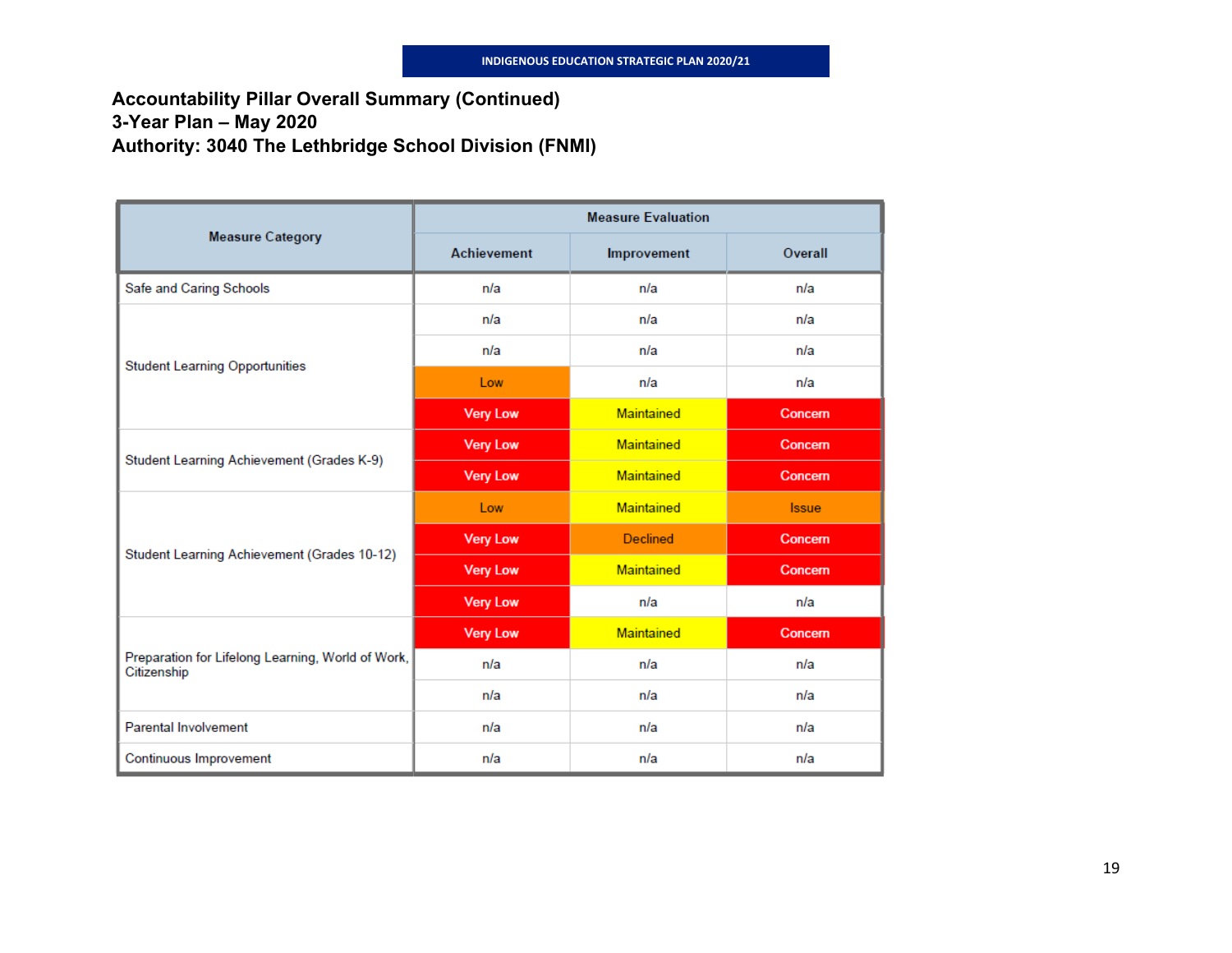## **Annual Drop Out Rate**

|      | <b>Total</b><br><b>Students</b> | <b>Drop Out</b><br>Count | Unadjusted<br><b>Drop Out</b><br>Rate | <b>Estimated</b><br><b>Attrition</b> | <b>Drop Out</b><br>Rate |
|------|---------------------------------|--------------------------|---------------------------------------|--------------------------------------|-------------------------|
| 2015 | 207                             | 23                       | 11.1                                  | 1.8                                  | 10.3                    |
| 2016 | 224                             | 28                       | 12.5                                  | 3.6                                  | 11.1                    |
| 2017 | 222                             | 33                       | 14.9                                  | 2.2                                  | 14.0                    |
| 2018 | 200                             | 19                       | 9.5                                   | 2.9                                  | 8.2                     |
| 2019 | 235                             | 24                       | 10.2                                  | 2.5                                  | 9.3                     |

# **Annual Returning Rate**

|      |                          |                         | <b>Returning Count</b> |                | Total              | Unadjusted        |                            | <b>Returning</b><br>Rate |  |
|------|--------------------------|-------------------------|------------------------|----------------|--------------------|-------------------|----------------------------|--------------------------|--|
|      | <b>Drop Out</b><br>Count | $K-12$<br>Participation | Post-Secondary         | Apprenticeship | Returning<br>Count | Returning<br>Rate | <b>Estimated Attrition</b> |                          |  |
| 2015 | 38                       | $6\phantom{a}$          | 3                      | $\mathbf 0$    | 9                  | 23.7              | 4.1                        | 26.5                     |  |
| 2016 | 23                       | $\overline{2}$          |                        | $\mathbf{0}$   | 3                  | 13.0              | 2.1                        | 14.3                     |  |
| 2017 | 28                       | 3                       | $\bf{0}$               | $\mathbf 0$    | 3                  | 10.7              | 2.3                        | 11.7                     |  |
| 2018 | 31                       |                         | $\mathbf 0$            | $\mathbf 0$    |                    | 3.2               | 2.5                        | 3.5                      |  |
| 2019 | 19                       |                         | $\mathbf 0$            | $\bf{0}$       |                    | 5.3               | 2.6                        | 6.1                      |  |

### **High School Completion Rates – Measure History**

|                             | Lethbridge School Division (FNMI) |      |      |               |      |               |      |               |      |               | Alberta (FNMI) |               |       |               |       |               |       |               |       |               |
|-----------------------------|-----------------------------------|------|------|---------------|------|---------------|------|---------------|------|---------------|----------------|---------------|-------|---------------|-------|---------------|-------|---------------|-------|---------------|
|                             | 2015                              |      | 2016 |               | 2017 |               | 2018 |               | 2019 |               | 2015           |               | 2016  |               | 2017  |               | 2018  |               | 2019  |               |
|                             | N                                 | $\%$ | N    | $\frac{9}{6}$ | N    | $\frac{9}{6}$ | N    | $\frac{9}{6}$ | N    | $\frac{9}{6}$ | N              | $\frac{9}{6}$ | N     | $\frac{0}{6}$ | N     | $\frac{0}{6}$ | N     | $\frac{9}{6}$ | N     | $\frac{9}{6}$ |
| 3 Year<br><b>Completion</b> | 50                                | 39.1 | 60   | 47.3          | 45   | 35.1          | 52   | 35.7          | 52   | 48.9          | 3,419          | 50.2          | 3,502 | 53.7          | 3,617 | 53.3          | 3,629 | 56.6          | 3.751 | 55.8          |
| 4 Year<br>Completion        | 51                                | 41.1 | 49   | 44.7          | 59   | 51.7          | 39   | 45.7          | 56   | 55.1          | 3,077          | 55.0          | 3,283 | 55.9          | 3,335 | 59.8          | 3.454 | 60.8          | 3.524 | 64.0          |
| 5 Year<br>Completion        | 50                                | 42.7 | 52   | 48.9          | 50   | 52.4          | 58   | 51.7          | 38   | 52.1          | 2.967          | 57.5          | 3.051 | 59.1          | 3.237 | 60.2          | 3.271 | 64.4          | 3.414 | 64.9          |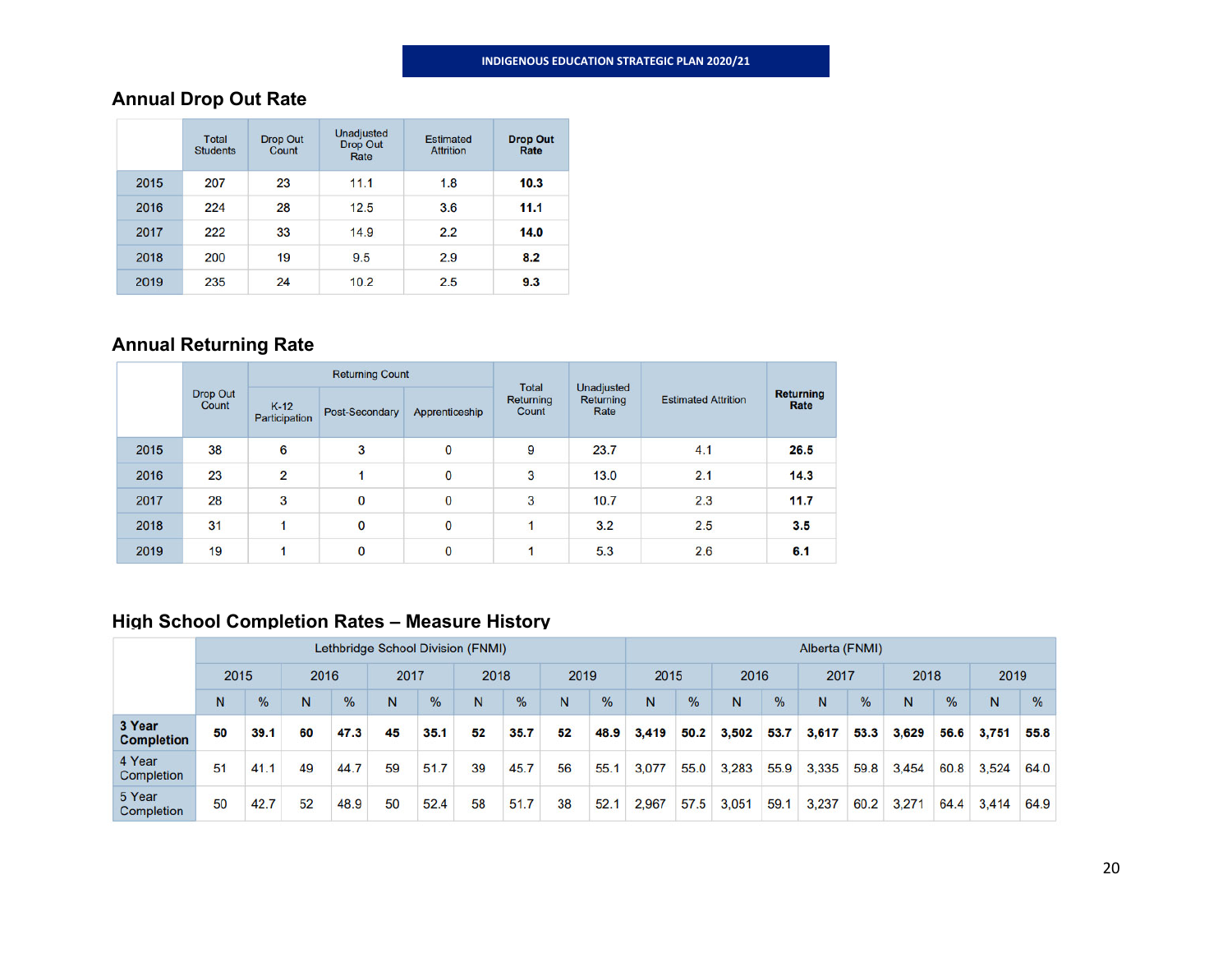### **Literacy Data**

**Grade 1-3 Literacy - Meeting (combined average high average/low average)/Not Meeting (below)** 

#### **Grade 1 ‐ Students (Fall)**

|                         | 2017/18 (60 students) | 2018/19 (56 students) | 2019/20 (37 students) |
|-------------------------|-----------------------|-----------------------|-----------------------|
| <b>FNMI</b> meeting     | 11 (18%)              | 12 (21%)              | 6 (16%)               |
| <b>FNMI</b> not meeting | 49 (82%)              | 44 (79%)              | 31 (84%)              |

#### **Grade 2 ‐ Students (Fall)**

|                         | 2017/18 (55 students) | 2018/19 (58 students) | 2019/20 (55 students) |
|-------------------------|-----------------------|-----------------------|-----------------------|
| <b>FNMI</b> meeting     | 6(11%)                | 11 (19%)              | 8 (15%)               |
| <b>FNMI not meeting</b> | 49 (89%)              | 47 (81%)              | 47 (85%)              |

#### **Grade 3 ‐ Students (Fall)**

|                         | 2017/18 (74 students) | 2018/19 (57 students) | 2019/20 (51 students) |
|-------------------------|-----------------------|-----------------------|-----------------------|
| <b>FNMI</b> meeting     | 20 (27%)              | 11 (19%)              | 11 (22%)              |
| <b>FNMI</b> not meeting | 54 (73%)              | 46 (81%)              | 40 (78%)              |

#### **2020‐21 Current Data as of October 15, 2020:**

#### **Grade 2 ‐ 2020/21 – 8 students**

FNMI meeting <sup>=</sup> 2 (25%) FNMI not meeting <sup>=</sup> 6 (75%)

#### **Grade 3 – 2020/21‐ 11 students**

FNMI meeting <sup>=</sup> 2 (18%) FNMI not meeting <sup>=</sup> 9 (82%)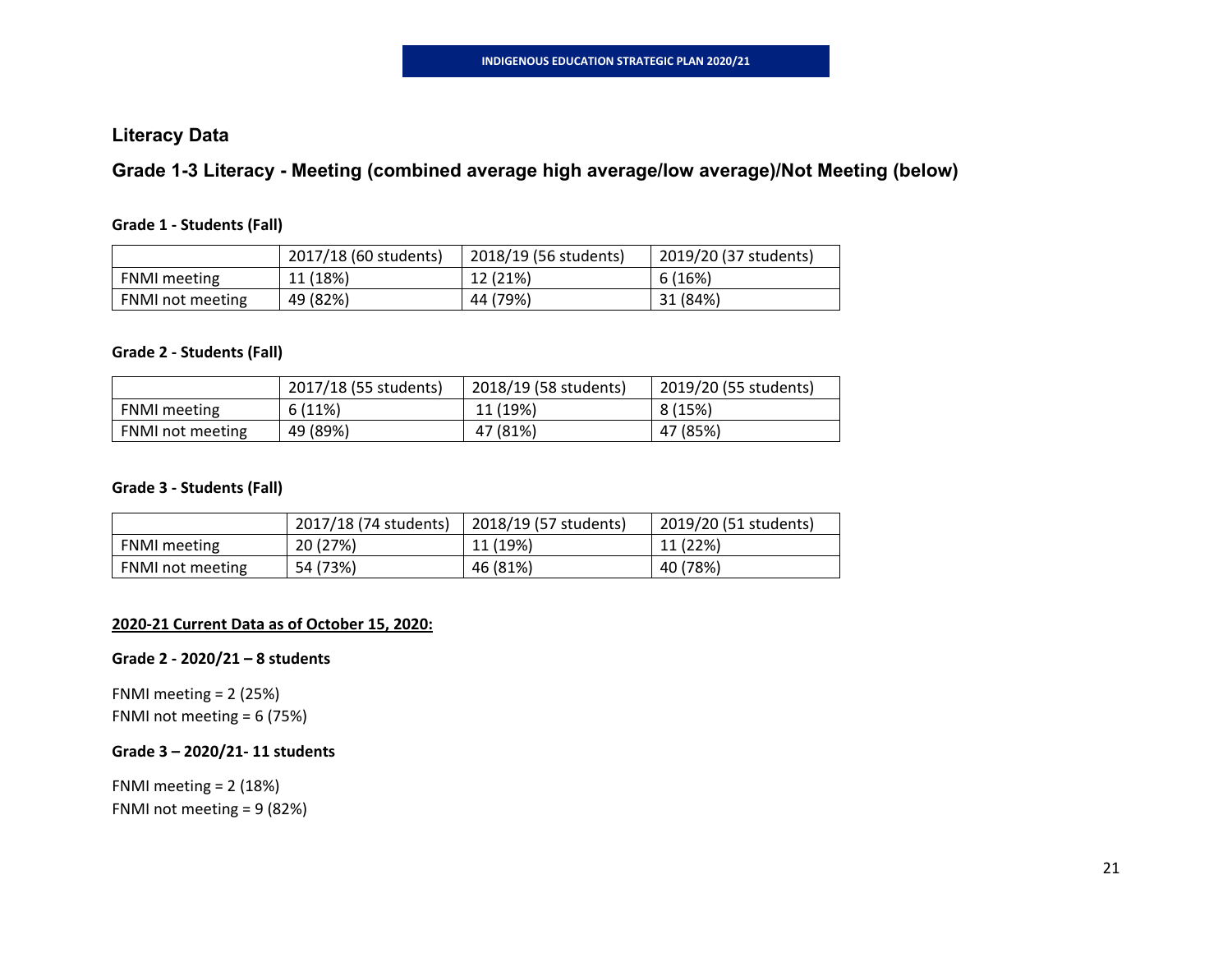### **Elementary & Secondary School Professional Development Needs**



|                            | Blackfoot Histories,<br>Cultures & Perspectives | & Perspectives | Inuit Histories, Cultures   Metis Histories, Cultures <br>& Perspectives | Residential Schools | Treaties & Agreements | Successful Practices to<br>Support First Nations,<br>Metis & Inuit Students |
|----------------------------|-------------------------------------------------|----------------|--------------------------------------------------------------------------|---------------------|-----------------------|-----------------------------------------------------------------------------|
| Middle/High (75 Responses) |                                                 |                |                                                                          |                     | 30                    | 64                                                                          |
| Elementary (95 Responses)  | 66                                              | 34             |                                                                          |                     |                       |                                                                             |

Middle/High (75 Responses) Elementary (95 Responses)